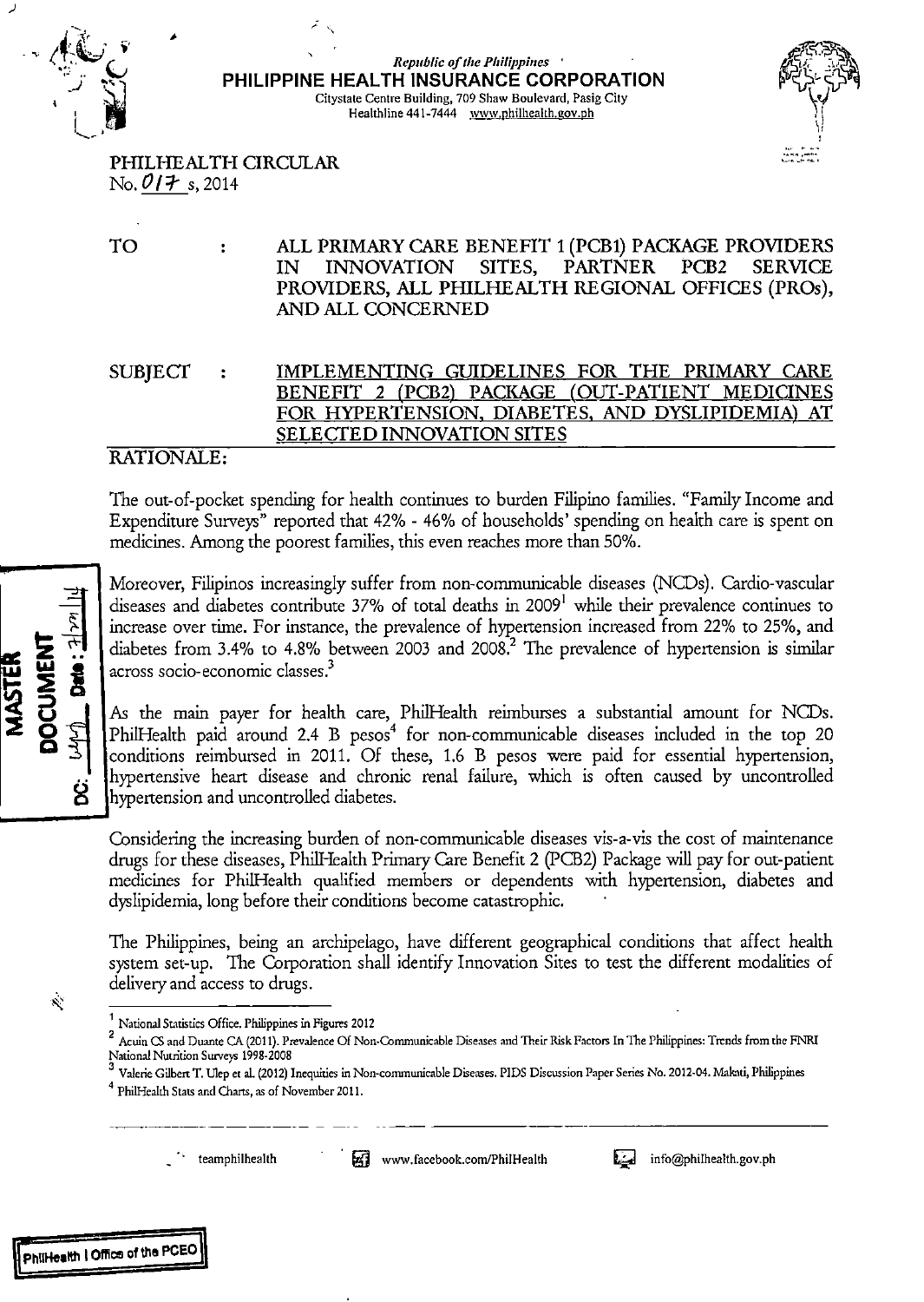To achieve these goals, the Corporation has approved the Phi!Health Board Resolution No. 1662 s. 2012, Implementation of Primary Care Benefit 2 Package (PCB2 - outpatient medicines benefits for hypertension, diabetes and dyslipidemia) in innovations sites with the following objectives:

- 1. Improve access to outpatient medicines for hypertension, diabetes and dyslipidemia for all eligible indigent and sponsored members and their dependents;
- 2. Reduce number of hospitalization related to NCDs;
- 3. Improve health outcomes of patients with NCDs;
- **4.** Promote rational drug use among members with NCDs.

### **A COVERAGE**

.·

•

Indigent and sponsored members or their dependents may be eligible for the PCB2 package. Only one recipient per family with a 10-year cardiovascular risk of  $>$  30% as defined by the World Health Organization (WHO) in the Package of Essential Non-communicable Diseases (PEN) Interventions for Primary Health Care in Low-Resource Settings' can avail of the PCB2.

### **B. DEFINITION OF TERMS-** See Annex A

### **C. MEDICATIONS**

- The following are the medicines that are included in the PCB2 Package.
- 1. hydrochlorothiazide (25 mg, 50 mg) tablet
- 2. metoprolol tartrate (50 mg, 100 mg) tablet
- 3. enalapril maleate (5 mg, 10 mg, 20 mg) tablet
- « **z** ~~ .. **LL! LL! G>**  4. amlodipine (besilate/ camsylate) (5 mg, 10 mg) tablet
	- 5. metformin hydrochloride (500 mg, 850 mg, 1 g) tablet
	- 6. glibenclamide (2.5 mg, 5 mg) tablet
	- 7. aspirin (80 mg, 325 mg) tablet
	- 8. simvastatin (10 mg, 20 mg, 40 mg) tablet

The Corporation may include other preparations of each molecule as deemed necessary.

### **D. INNOVATION SITES**

The following are the innovation sites to carry out the package until December 31, 2014:

- 1. Municipality of Pateros, Metro Manila
- 2. Province of Capiz
- 3. Palawan- Puerto Princesa Gty, Busuanga, Coron, Culion and Linapacan

### **E. REIMBURSEMENT PRICE CAP**

Phi!Health shall set a reimbursement price cap for each unit of medicine that may be availed through the PCB2. Participating PCB2 providers must dispense medicines and shall be reimbursed by Phi!Health at the agreed price cap. Price cap will be reviewed quarterly by the Corporation and adjusted accordingly.

-

t 2 s ~::Jo

 $-84$ 

**0 0** 

**<sup>5</sup> World Health Organization. (2010)Package of Essential Noncorrununicable (PEN) Disease Interventions for Primary Health Care in Low-Resource Settings**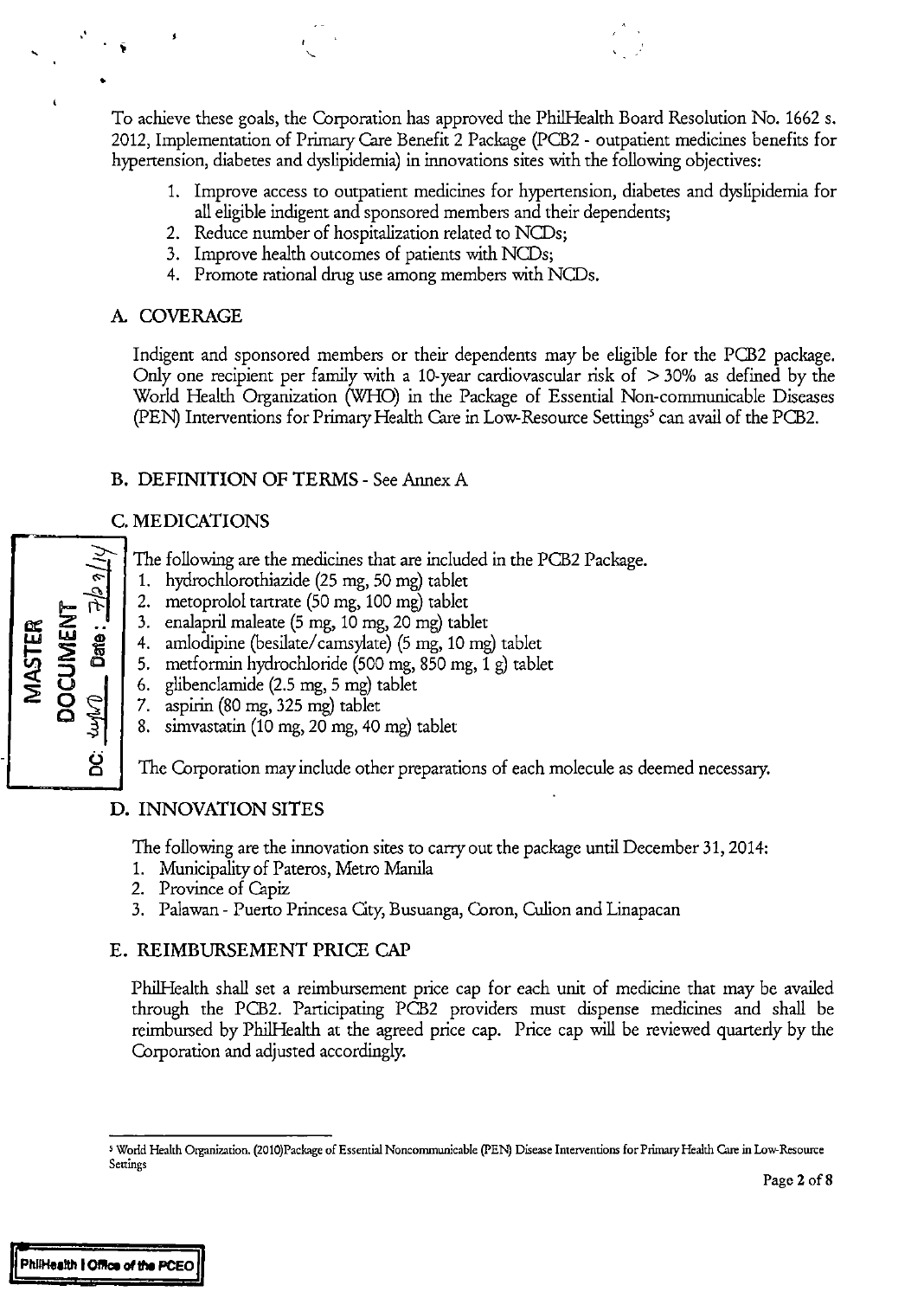### F. ENGAGEMENT OF THE PRIMARY CARE BENEFIT 1 (PCB1) PROVIDER

- 1. Identified Innovation Sites (through its Local Government Units/LGU) shall be PCB1 providers with an existing Memorandum of Agreement (MOA) with the Corporation to implement the PCB2 Package.
- 2. PCB1 providers in innovation sites shall register as a PCB2 patient identifier by submitting the following to the Local Health Insurance Office (LHIO):
	- a. A copy of the certificate of training for the WHO PEN of the facility physician and at least another facility staff.
	- b. Latest clientele profile (Circ. 10 s. 2012 Annex A2)
- 3. Engaged PCB1 provider shall submit a Phi!Health Online Access Form (POAF-Annex B) and Non-Disclosure Agreement (NDA - Annex C) to the PhilHealth Regional Office (PRO)/Branch Information and Technology Management Section (ITMS).
- 4. Upon approval, PRO ITMS shall issue a digital certificate for the use of Health Care Insitution (HCI) portal and install it in the PCB1 provider.
- 5. The PCB1 provider shall use the HCI portal to determine member/dependents eligibility for both PCB1 and 2 packages as well as for patient profiling.

### G. ACCREDITATION OF THE PRIMARY CARE BENEFIT 2 (PCB2) PROVIDER

- 1. The Corporation, in coordination with the PCB1 provider shall identify drug outlets/ pharmacies as a PCB2 provider.
- 2. Only qualified PCB2 providers that are affiliated with PCB1 providers in identified innovation sites shall deliver the PCB2 Package.
- 3. Identified PCB2 providers in innovation sites shall register as a PCB2 provider by submitting the following to the Local Health Insurance Office (LHIO):
	- a. Provider Data Record (PDR) which· may be downloaded from http://www.philhealth.gov.ph/downloads/accreditation/PDR\_03072014.pdf
	- b. Performance Commitment (Annex D) signed by the head of the facility.
	- c. Valid License to Operate issued by Food and Drug Administration (FDA-Annex E)
- 4. A Certificate of Accreditation shall be issued by the respective Phi!Health Regional Office (PRO) once it is approved.
- 5. Once accredited, the PCB2 provider shall start dispensing drugs under the PCB2 as prescribed by the PCB1 provider.
- 6. The PCB2 provider may have different modes of service delivery as applicable to the set-up in the respective Innovation Sites.

### H. PROCEDURAL GUIDELINES:

- 1. Activation of Members Eligibility to PCB2
	- a. Selection of eligible member/ dependent
		- L All PCB1 eligible members and dependents, 25 years old and above and under the following conditions shall be screened and assessed using the WHO Package for Essential Non-communicable Diseases (PEN guidelines) cardiovascular risk profile (Annex F):

a. without established cardiovascular or cerebrovascular diseases

- b. have not undergone coronary revascularization or carotid endarterectomy
- 2. Members or dependents screened using the PEN guidelines, with more than thirty percent (>30%) cardiovascular risk within ten (10) years are eligible to avail of PCB2.



,•

Page 3 of 8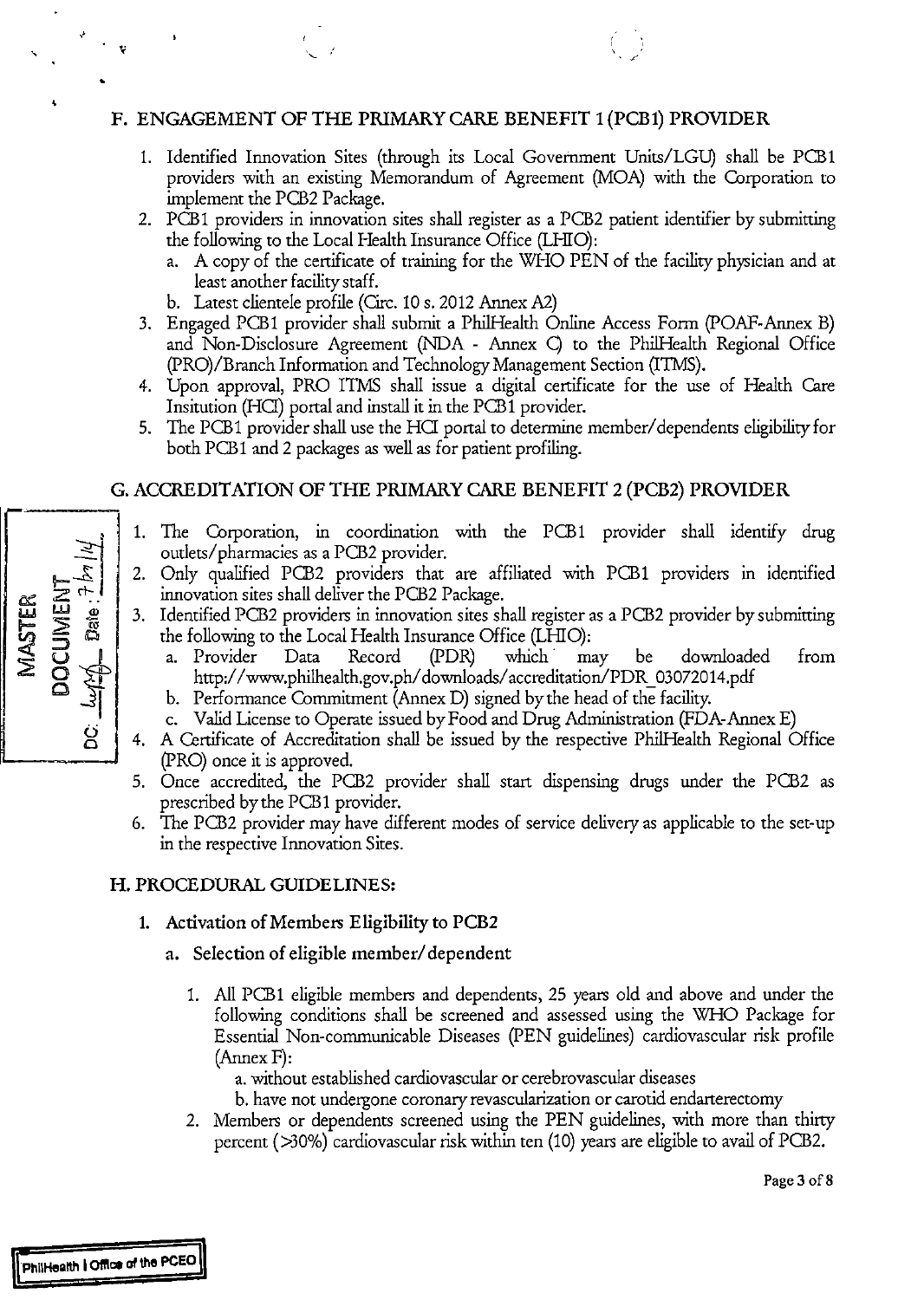- 3. If more than one member of the family is eligible, the family, guided by the physician, shall decide who will avail of the PCB2.
- 4. Once the PCBl provider has identified the patient to be enrolled to PCB2, the PCBl provider shall enroll him/her through the HQ portal to the PCB2 and shall issue the prescription for PCB2 medicines.
- 5. The PCB1 provider shall be allowed to activate a certain number of PCB2 eligible patients based on the number of members and dependents they have assessed and stratified. PCB2 patients beyond this limit, shall be submitted by the PCB1 provider to the LHIO for review and forward to HCDMD for approval.
- 6. The PCB1 provider shall regularly submit an electronic copy of names of PCB2 clients for the month to the PCB2 provider in each innovation site. The date of submission of names and the cut-off date shall be determined by both PCB1 and PCB2 provider for each innovation site. Members/ dependents identified as eligible after the cut-off date shall be included in the next month's list.
- 7. Members/ dependents who do not fall in the >30% risk, are still entitled to PCB1 services as stated in the PC 10 s. of 2012. Further, they may also avail of the Complete Treatment Pack (ComPack) provided by DOH or other necessary services/drugs and medicines available in the PCB1 provider as prescribed by the physician.

### b. Patient's Commitment

- 1. The patient enrolled to PCB2 shall sign a Patient's Commitment (Annex G) available in the PCB1 provider.
- 2. The patient shall sign the contract only once for his/her entire eligibility for PCB2.
- 3. The commitment form shall be submitted to the LHIO within thirty (30) days from the date the contract was signed.

### c. Prescription of Drugs and Assessment

- 1. The PCB1 provider physician shall prescribe a maximum of one month's supply of medicines. He/she shall instruct the patient regarding prescribed follow-up and monthly BP monitoring and refilling of prescription.
- 2. The prescription shall have a letterhead indicating the name of physician or name of facility with complete address and contact details. It shall also indicate patient's name, age, sex, address, date of prescription, medications (generic name, brand name, dosage strength, dosage form and quantity), instructions on how to take the medications and follow-up, physician's name and signature, license number and Professional Tax Receipt (PTR) number.
- 3. The PCBl provider shall provide the PCB2 provider a list of the PCB2 clients and the PCB2 medications prescribed for each patient at least on a monthly basis. Medicines not included in PCB2 but are recommended by the physician shall be prescribed. However, these shall not be reimbursed by PhilHealth.
- 4. Any prescription given after the cut-off date will be medications for the following month. In this case, the patient may be given the ComPack medicines for his/her consumption for the remaining days of the month.
- 5. For hard to reach areas, the schedule for dispensing and follow-up may be adjusted to suit the local conditions, balancing access and quality care.
- 6. In cases when access to the electronic system is not available, prescription for the previous month shall apply.

| <b>MASTER</b> | 州以上<br>DOCUMENT<br>Cate: |  |
|---------------|--------------------------|--|
|               | <b>THM</b>               |  |
|               | .<br>8                   |  |

.·

•

Page 4 of 8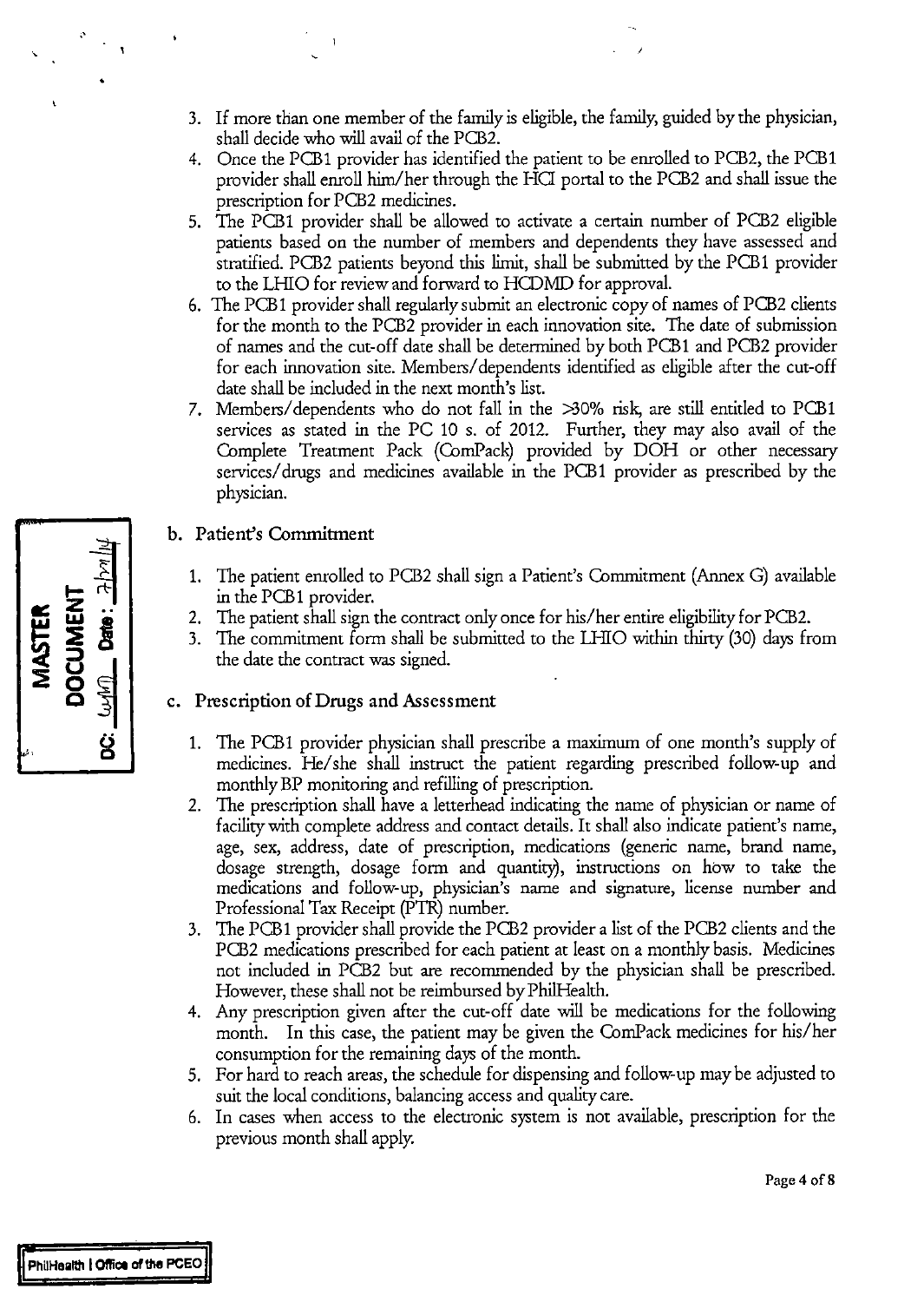7. All prescription and transaction data made by the PCB1 physician shall be submitted electronically to Phi!Health ITMD-CO for data base build-up and claims processing validation.

)

### d. Claiming the Benefit from a PCB2 Provider

- 1. Patient shall present their Phi!Health ID or Member Data Record (MDR) to claim for medicines.
- 2. PCB2 provider staff shall verify the patient's eligibility using the patient's Phi!Health Identification Number (PIN) through the PCB2 System installed in the PCB2 provider.
- 3. If the electronic system is not available at the time of claim, the PCB2 provider staff can verify the eligibility and medications of the member based on the hard copy provided by their main office.
- 4. PCB2 provider shall dispense medicines equivalent to one month's prescription and provide patient education on the applicable condition.
- 5. Patient shall sign in the receiving log sheet (reflecting patient's name, address, name and number medicines dispensed and cost).
- 6. If the member cannot claim the medications, he/ she may authorize someone to claim the medications for him/her. The authorized person shall present all of the following:
	- a. Authorization letter signed/thumb-marked by the patient.
	- b. Phi!Health ID of the member or MDR
	- c. Any government-issued ID of the authorized person
- 7. Members eligible to avail of the PCB2 shall not incur any out of pocket expense for drugs included in the PCB2.

### e. Filing of PCB2 Claims for Reimbursement:

The PCB2 provider shall submit the following to the PRO/Branch BAS electronically for reimbursement of the PCB2 Package:

- 1. Electronic copy of the SOA (Annex H)
- 2. Detailed billing report per PCB1 provider (Annex I)
- 3. Scanned copy of receiving log sheet reflecting patient's name, address, medicines dispensed, cost per patient and patient's signature (Annex J).

### f. Payment Mechanism

### Payment to the PCB2 Provider

- 1. All medicines dispensed during the pilot test of PCB2 information system shall be paid. This shall include medicines dispensed in October 2013 during the initial test of the information system for the PCB2.
- 2. PRO HCDMD/Branch BAS Head shall certify on the amount to be reimbursed based on the reports submitted by the PCB2 provider.
- 3. The PRO through FMS/BAS Accounting shall process the claim within 30 days upon receipt of the SOA
- 4. All payables are subject to applicable tax rates.
- 5. Phi!Health shall only pay for PCB2 medicines that are prescribed by the PCB 1 provider.
- 6. Payment shall be through auto credit.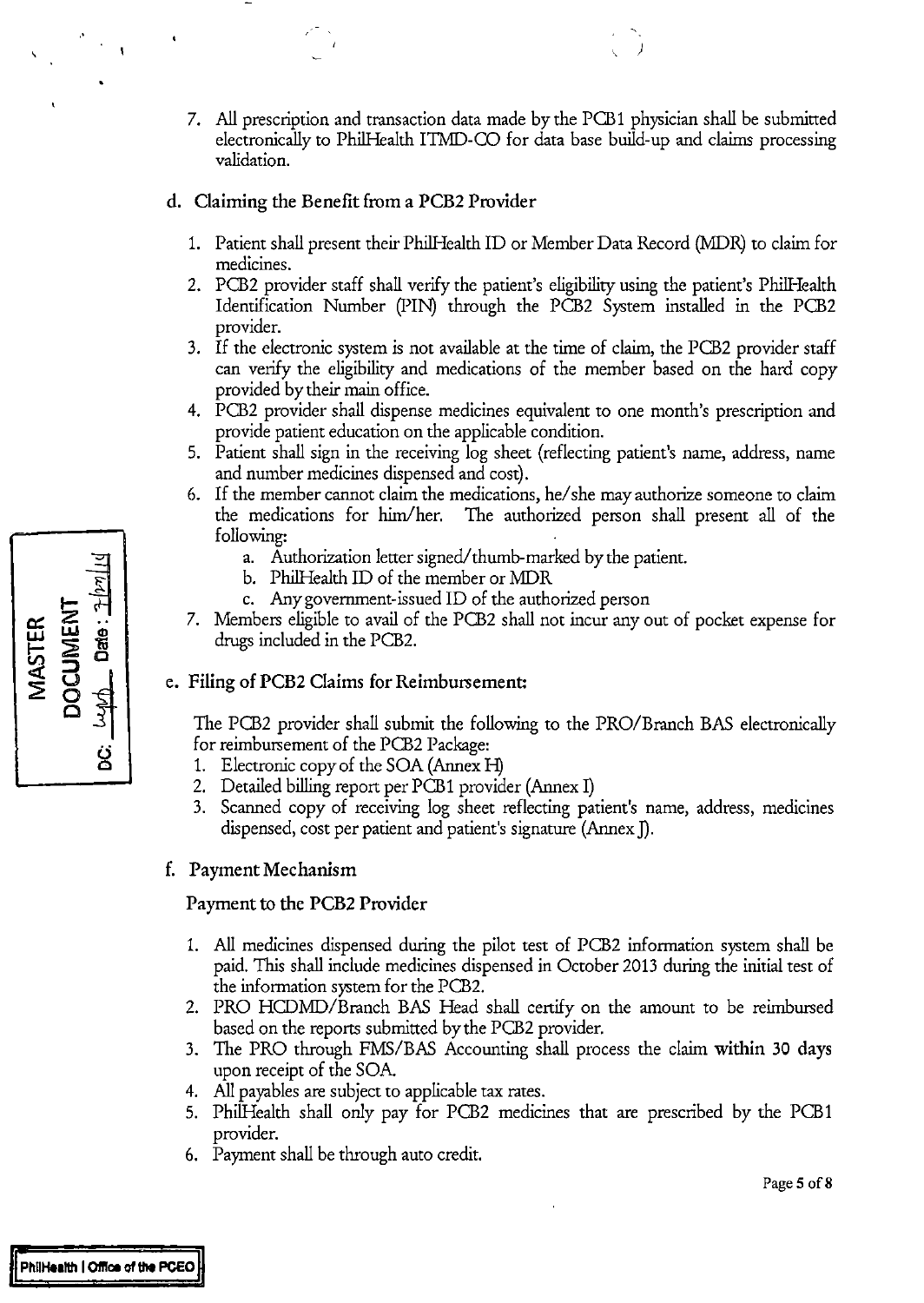### Incentive to the PCB1 Provider

\

- 1. PCB1 providers shall be entided to a P100 incentive for performing risk factor assessment to all members and dependents (MD) who are twenty-five years old and above  $(2 25)$  without established cardio- or cerebrovascular diseases and has not undergone coronary revascularization or carotid endarterectomy. The formula shall be:
- A. Total number of risk assessed members and dependents who are  $\geq$  25 y.o.  $\times$  100 = % of Risk Total number of enlisted members and dependents who are  $\geq$  25 y.o. Assessment (without cardio-cerebrovascular dse. nor coronary revascularization or carotid endarterectomy)
- B. PCB1 Incentive = Amount allotted for % of Risk Assessed multiplied by the Total number of  $MD \ge 25$  y.o. enlisted

| Percentage of $MD \ge 25$ y.o. risk assessed | <b>Amount Allotted</b> |
|----------------------------------------------|------------------------|
| $100\% - 80\%$                               | Php 100.00             |
| 79% - 70%                                    | Php 75.00              |
| $69\% - 50\%$                                | Php 50.00              |
| Less than 50% risk assessed                  | $D_{\rm hh}$           |

### Table. 1 Amount allotted for the percentage (%) of Risk Assessed

### To illustrate:

Number of MD  $\geq$  25 y.o. risk assessed = 80 Number of  $MD \ge 25$  y.o. enlisted = 100

A. 80 100  $X 100 = 80\%$  Risk assessment

Amount alloted for 80% Risk Assessed= PhP 100.00

- B. Php  $100 \times 100 = 10,000.00$
- 2. The P100 incentive shall be released along with the release of the 4<sup>th</sup> quarter PFP.
- 3. The disposition and allocation for the P100 incentive will be as follows:
	- A. A minimum of fifty percent (50%) shall be exclusively used for professional fee of the staff direcdy involved in the PCB2 activities.
	- B. A maximum of fifty percent (50%) shall be used for operational costs.
- 4. The PCB1 Provider shall regularly update, at least quarterly, the member record in the PCB2 portal to ensure continuity of the patient's eligibility.

### g. Suspension of Benefit

The following situations shall result to suspension of PCB2 benefits:

- 1. The member failed to claim the medicine from the PCB2 provider for two (2) consecutive months.
- 2. The member failed to fulfill any one provision stated in the patient's contract.



*)*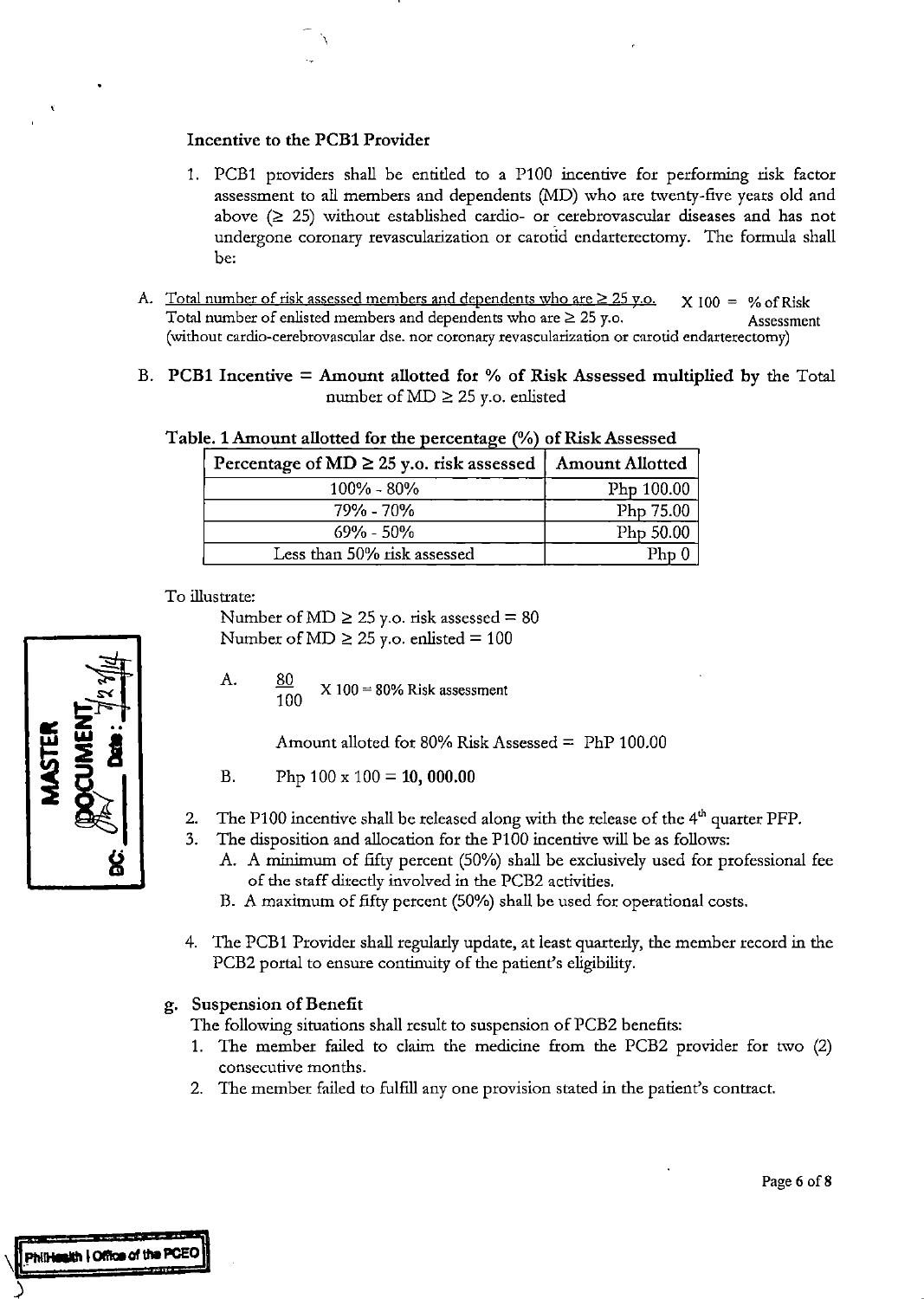### **h. Reinstatement of Benefit**

A member whose eligibility for the PCB2 was suspended may have his/her eligibility reinstated by presenting a recommendation letter from his PCB1 provider to the respective LHIO.

### **i. Termination of Benefit**

The following situations shall result to termination of PCB2 benefits:

- 1. Death of the beneficiary.
- 2. Two (2) consecutive PCB2 benefit suspensions.

### **Transfer of Benefit**

PCB2 benefit may be transferred to other PCB2 eligible members of the family according to the following provisions:

- 1. Benefit is terminated due to death of the beneficiary
- 2. Benefit is terminated due to two (2) consecutive suspensions of PCB2 benefit.
- 3. If the current beneficiary chooses to transfer the PCB2 benefit to another qualified member/ dependent of his/her family, as guided by the recommendation of the PCB1 physician.

Transfer of benefit to another member of the family terminates the benefit of the previous beneficiary.

### **I. MONITORING AND EVALUATION**

- 1. PCB 2 shall be included in the enhanced overall monitoring system of PhilHealth stated in Section VII of PhilHealth Circular No. 54, s-2012. It is reiterated that violations to PhilHealth policies include incomplete provisions of services.
- 2. The facilities shall keep the patients medical records and other pertinent documents (e.g. PCB2 receiving log sheet). These documents should be available during PhilHealth monitoring surveys/visits.

### **J. REPEALING CLAUSE**

All other provisions of previous issuances inconsistent with this Circular are hereby repealed and amended.

### **K. EFFECTIVITY**

This Circular will take effect immediately upon publication in Innovation Sites and shall end as determined by the Corporation. Furthermore, this circular will be published in any newspaper of general circulation and will be deposited thereafter with the National Administrative Register at the University of the Philippines Law Center.

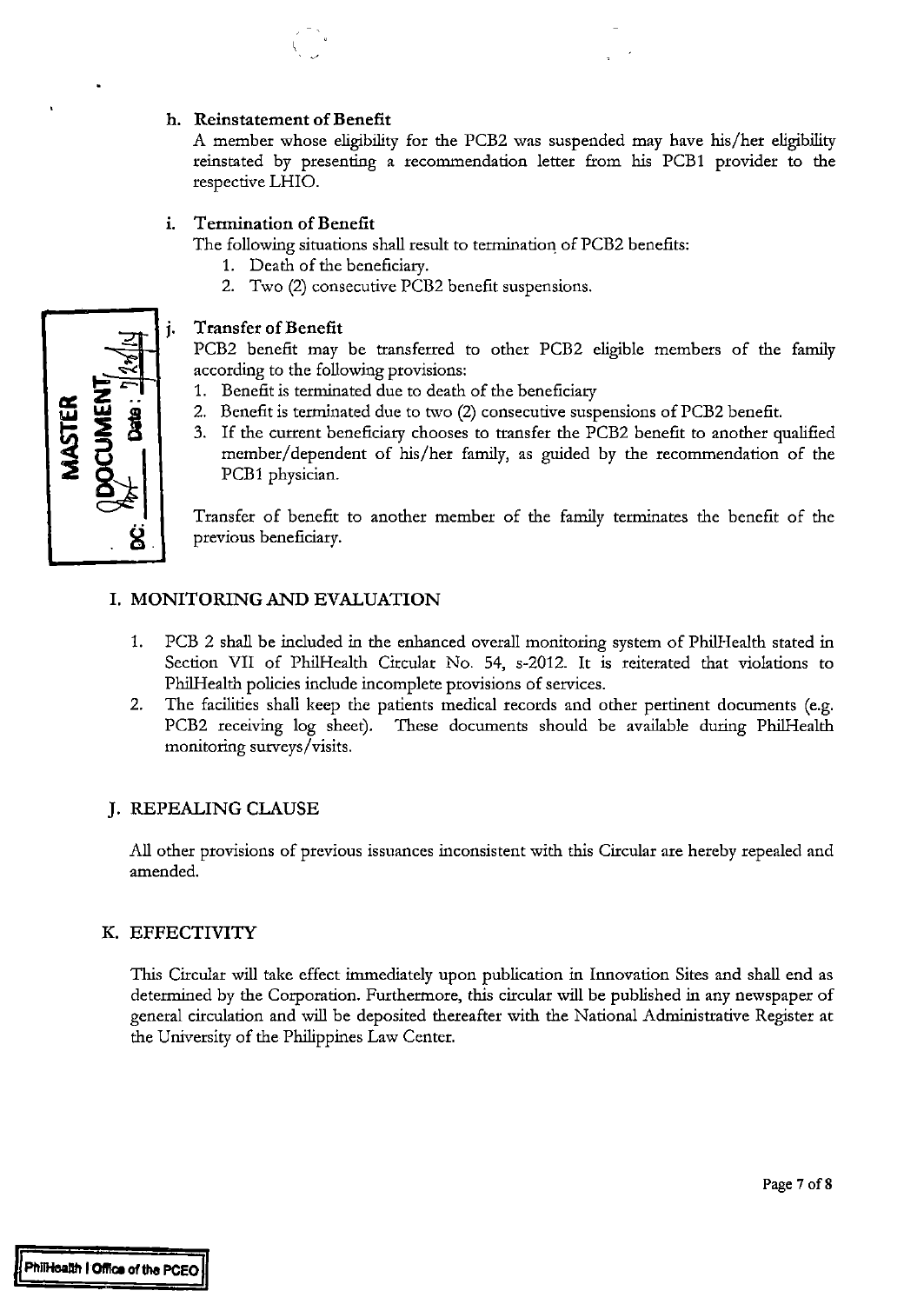### **L. ANNEXES**

 $\ddot{\phantom{0}}$ 

 $\overline{1}$ 

- A Definition of Terms
- B. POAF (Phi!Health Online Access Form)
- C NDA (Non-Disclosure Agreement)
- D. Performance Commitment for PCB2 Providers

 $\ddot{\phantom{0}}$  -  $\dot{\phantom{0}}$ 

- E. Sample Valid License to Operate issued by FDA
- F. PEN Risking
- G. Patient's Commitment
- H. PCB2 Form 1: Statement of Account (SOA)
- I. PCB2 Form 2: Detailed billing report per PCB1 provider
- J. PCB2 Form 3: Receiving log sheet

lent 8d ገለአ  $\frac{1}{2}$ igned:

르 ~~ **z** .. **UJ** "' oo- **<sup>2</sup> a:: u.J 1- V)**   $\leqq$  ក្ដី  $\mathbf{z}$ 1 **0000**<br>شهیف : 00<br>با ههیف : 00 ~ **0 0**  *ti*  **0**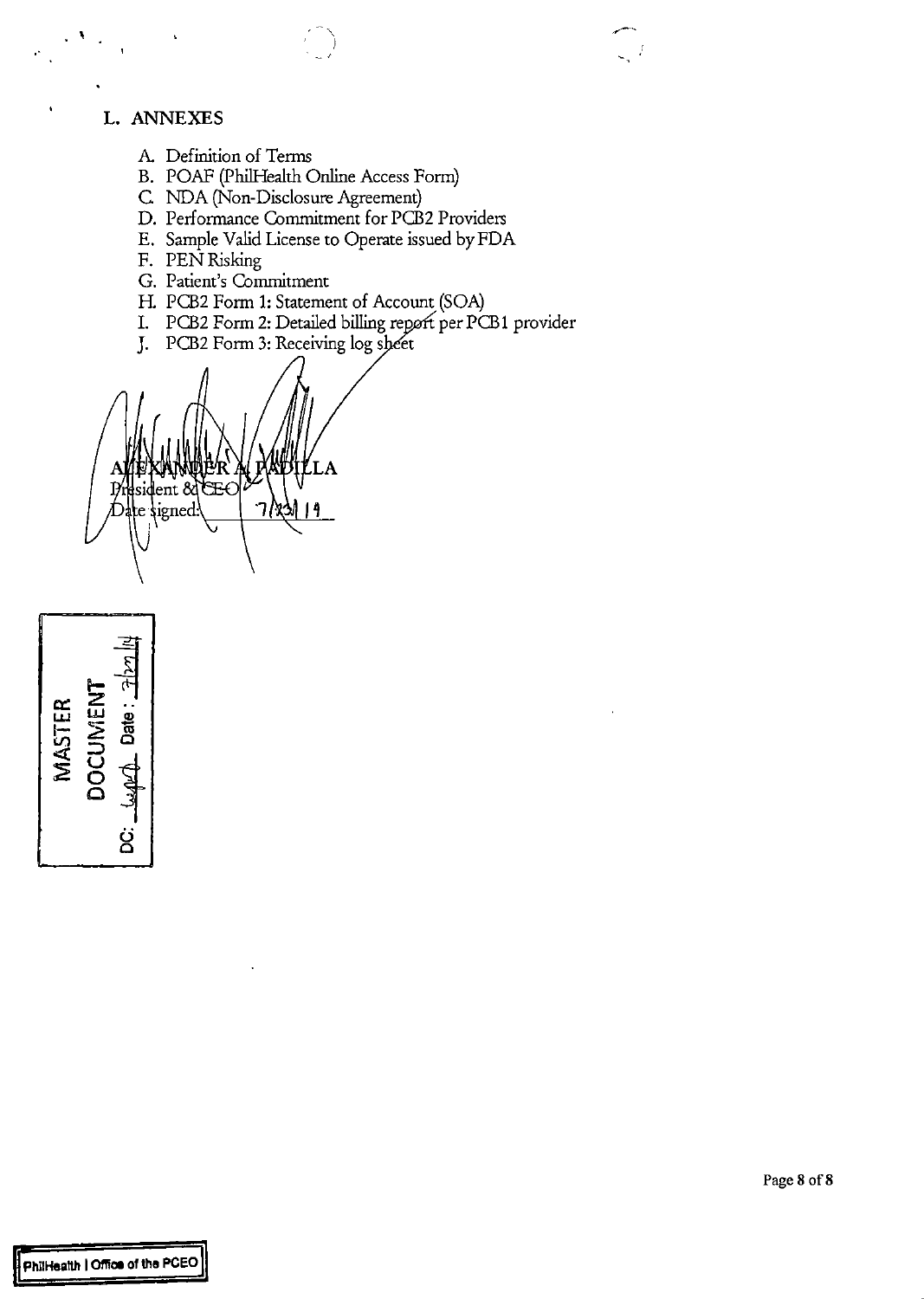### ANNEXA

 $\vec{r}$  =  $\vec{r}$ 

0:::: w .. !.!.J "- <sup>2</sup>,\_ *,;;?:* Om

খ ই

### DEFINITION OF TERMS

Onporation - *refers* to the Philippine Health Insurance Corporation, government owned and controlled corporation duly organized and existing by virtue of Republic Act No.7875 (as amended by Republic Act No. 9241), otherwise known as the National Health Insurance Act of 1995, may be referred to as "Phi!Health" or the "Corporation"

 $\sqrt{2}$ 

Carotid endarterectomy- surgical removal of an atherosclerotic plaque in the carotid arteries.

Coronary revascularization - restoration of blood flow to cardiac tissue that suffered from ischemia, usually by coronary artery bypass grafting or percutaneous angioplasty.

Diabetes - diagnosed in a patient meeting any of the following criteria: HBA1c  $\geq$  6.5%; fasting plasma glucose of >= 126 rng/ dl (7.0 *mmoVL);* 2-h plasma glucose >= 200mg/ dl *r---* (11.1mmoVL) during an oral glucose tolerance test; or in a patient with classic *symptoms* of hyperglycemia or hyperglycaemic crisis, a random plasma glucose of  $\geq$  200mg/dl  $(11.1mmol/L).$ 

> Dyslipidemia - a disorder of lipoprotein metabolism, including lipoprotein overproduction or deficiency. Dyslipidemias may be manifested by elevation of the total cholesterol, the "bad" lowdensity lipoprotein (LDL) cholesterol and the triglyceride concentrations, and a decrease in the "good" high-density lipoprotein (HDL) cholesterol concentration in the blood. In adults with low-risk lipid values (LDL cholesterol <100 rng/ dL, HDL cholesterol >50 rng/ dL, and triglycerides  $\langle$  150 mg/dL), lipid assessments may be repeated every 2 years.

> DOH Complete Treatment Pack program - a medicines access program designed to reach the \_\_\_\_ 0 \_..J poorest of the poor with complete treatment regimens for the top *most* common diseases in the country which contribute to increasing morbidity and mortality and high out-of-pocket spending for medicines and health services to majority of Filipinos.

> Hypertension - is considered in a patient with BP  $\ge$  140/90 mmHg, recorded on at least 2 occasions. It may be classified as stage 1 (SBP = 140-159 or DBP = 90-99) or stage 2 (SBP  $\geq$  160 or  $DBP$   $>=$  100).

> Innovation Site- any site identified by the Corporation where the PCB2 Package will be initially implemented.

> PCB1 provider – refers to any health facility accredited by the Corporation to deliver the Primary Care Benefit 1 (PCB 1) package.

> PCB2 client - member/ dependent selected by the PCB1 provider to avail the PCB2 Package among the eligible members and dependents as agreed upon by the patient and PCB1 physician.

> PCB2 identifier- a facility that is accredited by the Corporation as a PCB 1 provider to *screen*  and identify PCB2-eligible patients.

> PCB2 provider- any company that has the capacity to provide the medicines needed to deliver the PCB2 package

> Risk Assessment- The initial critical step in preventing NCDs is the identification of common major risk factors, which become the starting point for determining the appropriate preventive and control interventions. Criteria for risk assessment are clients who are 25 years old and above

**II PhnHeallh I Otlioe** *ot* **the PCEO !I**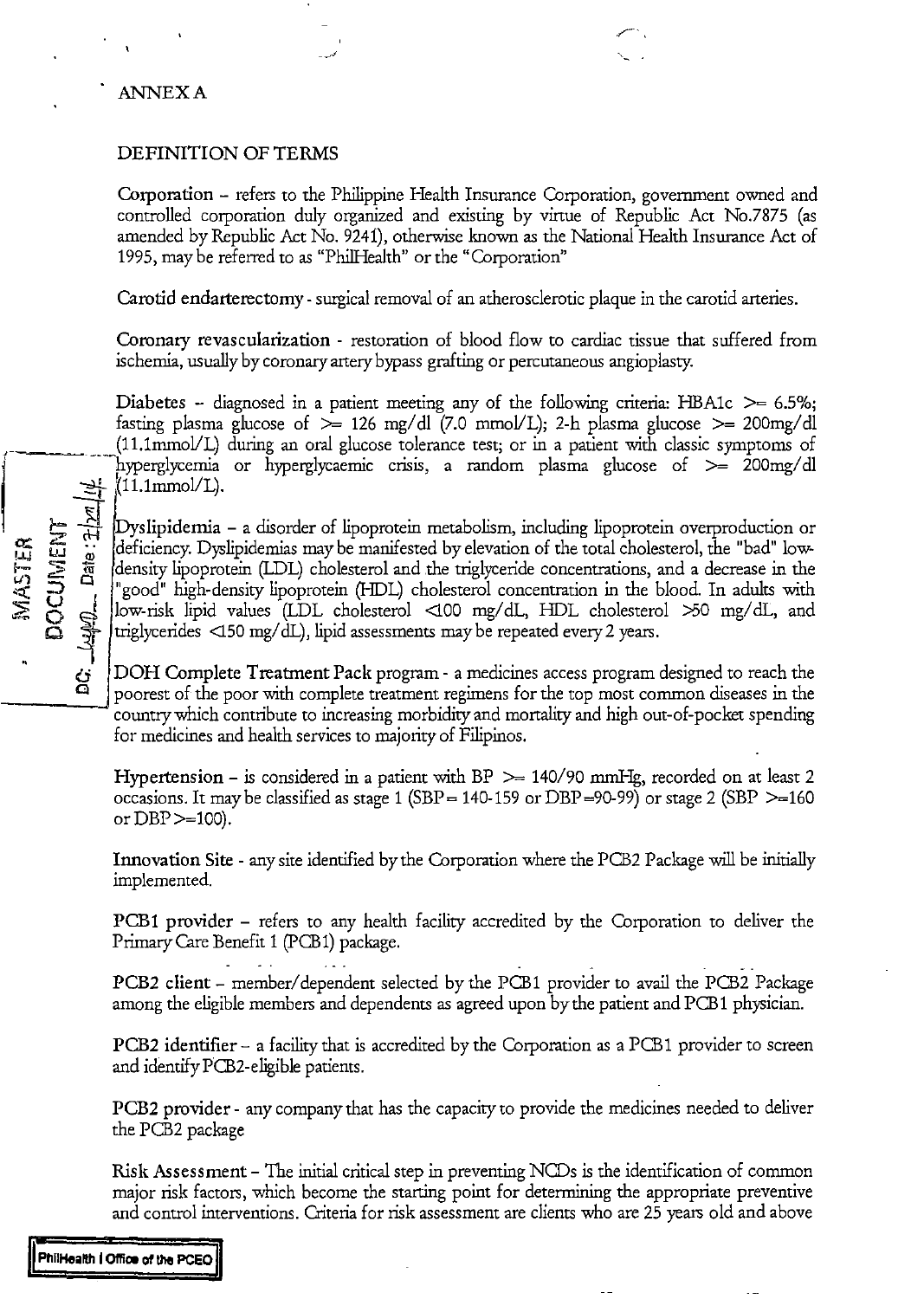without established cardiovascular and cerebrovascular diseases or peripheral vascular diseases, or have not undergone coronary revascularization or carotid endarterectomy.

Service delivery points - access points where PCB2-eligible patients can claim their drugs. These are places identified both by the PCB2 identifier and the Corporation where the medicines can be easily accessed by the patients.

Philippine Health Insurance Corporation - a government owned and controlled corporation duly organized and existing by virtue of Republic Act No.7875 (as amended by Republic Act No. 9241), otherwise known as the National Health Insurance Act of 1995, may be referred to as "PhilHealth" or the "Corporation"

World Health Organization (WHO) PEN- prioritized set of cost-effective interventions that can be delivered to an acceptable quality of care, even in resource-poor settings.

References:

- 1. Executive Summary: Standards of Medical Care in Diabetes 2011. Diabetes Care, Volume 34, Supplement 1, January2011.
- 2. The Seventh Report of the Joint National Committee on Prevention, Detection, Evaluation, and Treatment of High Blood Pressure. NIH Publication No. 04-5230. August 2004.
- 3. World Health Organization. (2010 )Pacltage of Essential Nonconununicable (PEN) Disease Interventions for Primary Health Care in Low-Resource Settings

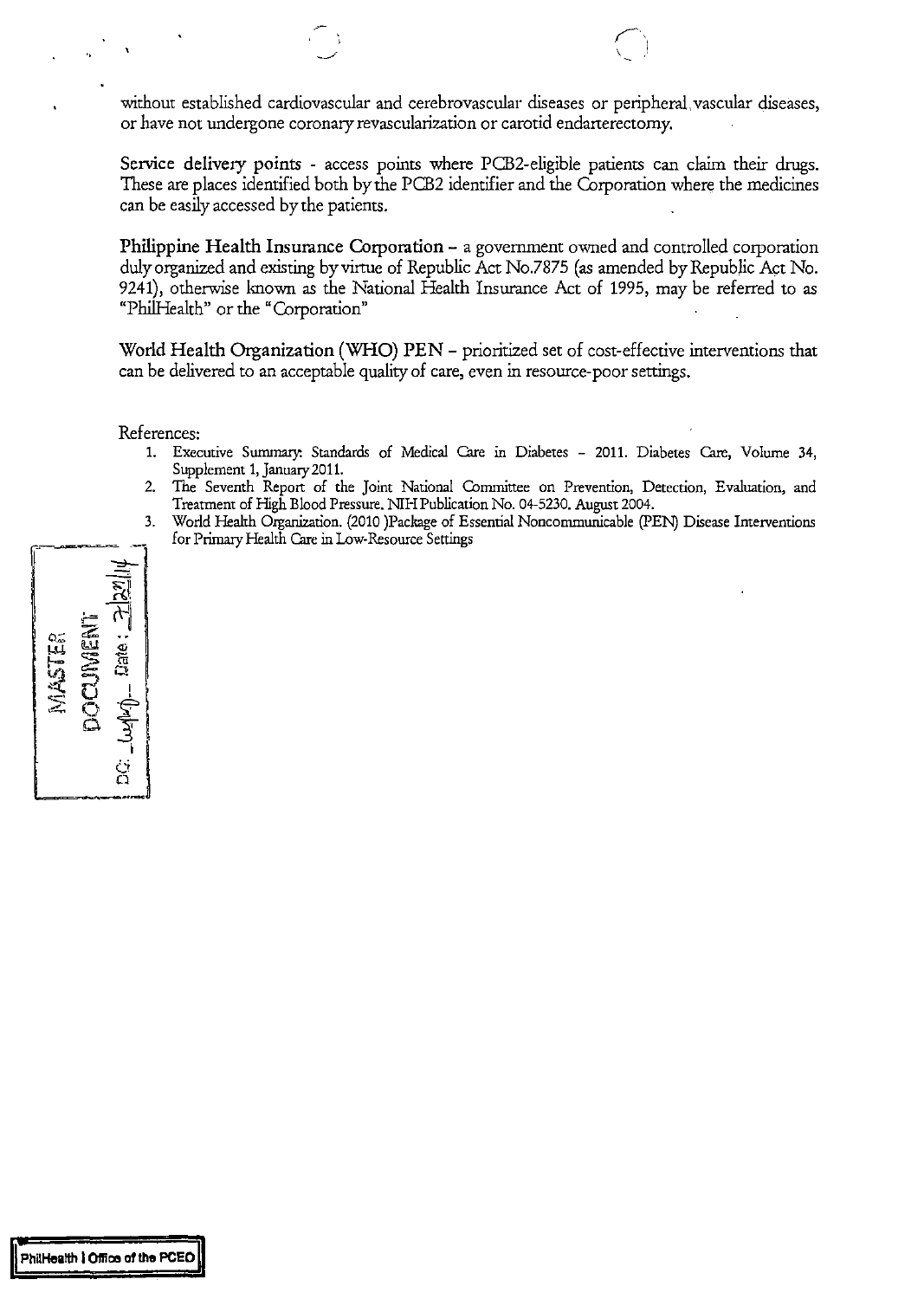

## ANNEX **B**

| (POAF) Form No. 002                                   | PHILHEALTH ONLINE ACCESS FORM                                          | NO.            | Registration Date               |
|-------------------------------------------------------|------------------------------------------------------------------------|----------------|---------------------------------|
| Name of Accredited Institutional Health Care Provider |                                                                        |                | PhilHealth Accreditation Number |
| <b>Business Address</b>                               |                                                                        |                |                                 |
|                                                       | <b>User Profile</b>                                                    |                |                                 |
| Complete Name                                         |                                                                        | Signature      |                                 |
| Position                                              | Email address                                                          | Mobile No.     |                                 |
| Approved by:                                          |                                                                        | Date Signed    |                                 |
|                                                       | To be filled-out by PhilHealth                                         |                |                                 |
| Installation Date                                     | Regional / Branch Office                                               | Email address  |                                 |
| Username                                              | Password                                                               |                |                                 |
| Processed by                                          | Signature                                                              | Date Processed |                                 |
| Approved by                                           | Signature                                                              | Date Signed    |                                 |
|                                                       | <b>Institutional Confirmation</b>                                      |                |                                 |
|                                                       | Confirmed by: Medical Director/Administrator/Authorized Representative | Date Confirmed |                                 |

 $\sum_{i=1}^{n} \frac{1}{i} \sum_{i=1}^{n} \frac{1}{i} \sum_{i=1}^{n} \frac{1}{i} \sum_{i=1}^{n} \frac{1}{i} \sum_{i=1}^{n} \frac{1}{i} \sum_{i=1}^{n} \frac{1}{i} \sum_{i=1}^{n} \frac{1}{i} \sum_{i=1}^{n} \frac{1}{i} \sum_{i=1}^{n} \frac{1}{i} \sum_{i=1}^{n} \frac{1}{i} \sum_{i=1}^{n} \frac{1}{i} \sum_{i=1}^{n} \frac{1}{i} \sum_{i=1}^{n} \frac{1}{i$ 

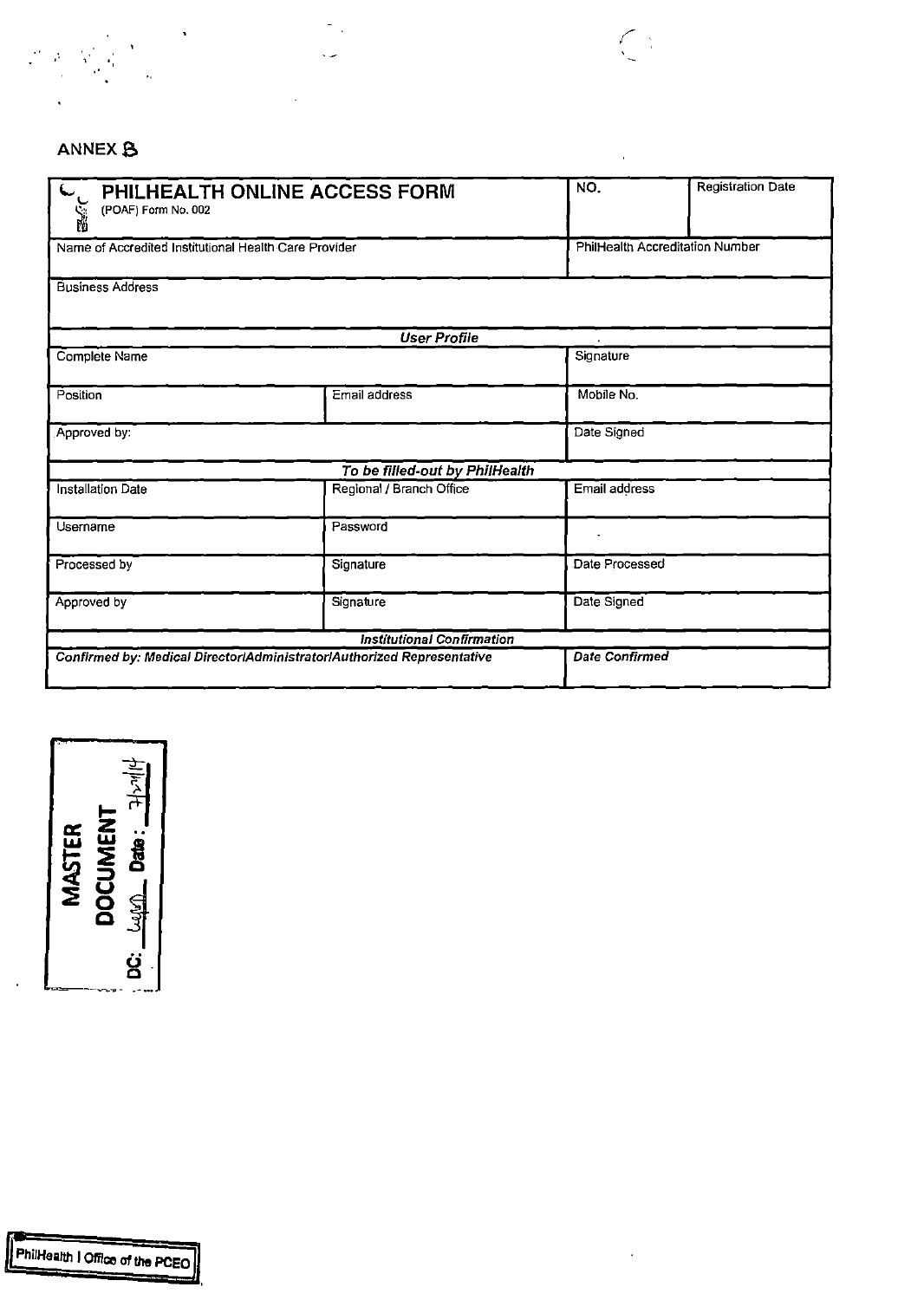### ANNEXC

### NON-DISCLOSURE AGREEMENT

Health Care Provider Name **is** is given the facility to connect to the PhiiHealth network and access applicable services offered by it, subject to the provisions of a digital certificate to be issued by PhiiHealth. In addition to the duties and responsibilities provided under the digital certificate, <HCP Name>, acknowledges the importance of its legal obligation to protect the information that it receives from PhiiHealth. In this regard, <HCP Name> hereby agrees to the following non-disclosure policies:

- 1. It shall not give or provide access to any information received or generated in the course of utilizing the PhiiHealth Online Access System to any unauthorized individuals.
- 2. It shall store the digital certificate only in specific designated computers within its premises access to which shall be restricted to persons duly authorized by the hospital and PhiiHealth. Any changes in the designated computers as well as the authorized persons shall take effect/be implemented only upon approval by PhiiHealth.
- 3. It shall use the digital certificate only for business purposes and will utilize all resources and capabilities available to prevent any unauthorized access.
- 4. It shall keep in utmost confidentiality the digital certificate and any other form of security token/device issued or provided by PhiiHealth
- 5. It shall similarly bind its employees under a binding formal contract wherein the latter shall undertake to observe the confidentiality and nondisclosure undertakings of the HCP.
- 6. It shall formulate/implement guidelines and systems to ensure confidentiality and non-disclosure.
- 7. It shall acknowledge liability of any breach of the non-disclosure agreement by any of its employees.

<HCP Name>, through the herein duly authorized representative, hereby ·enters into this -agreement voluntarily -and -With full.knowledge of .its. meaning and legal implications.

Health Care Provider Director or Administrator

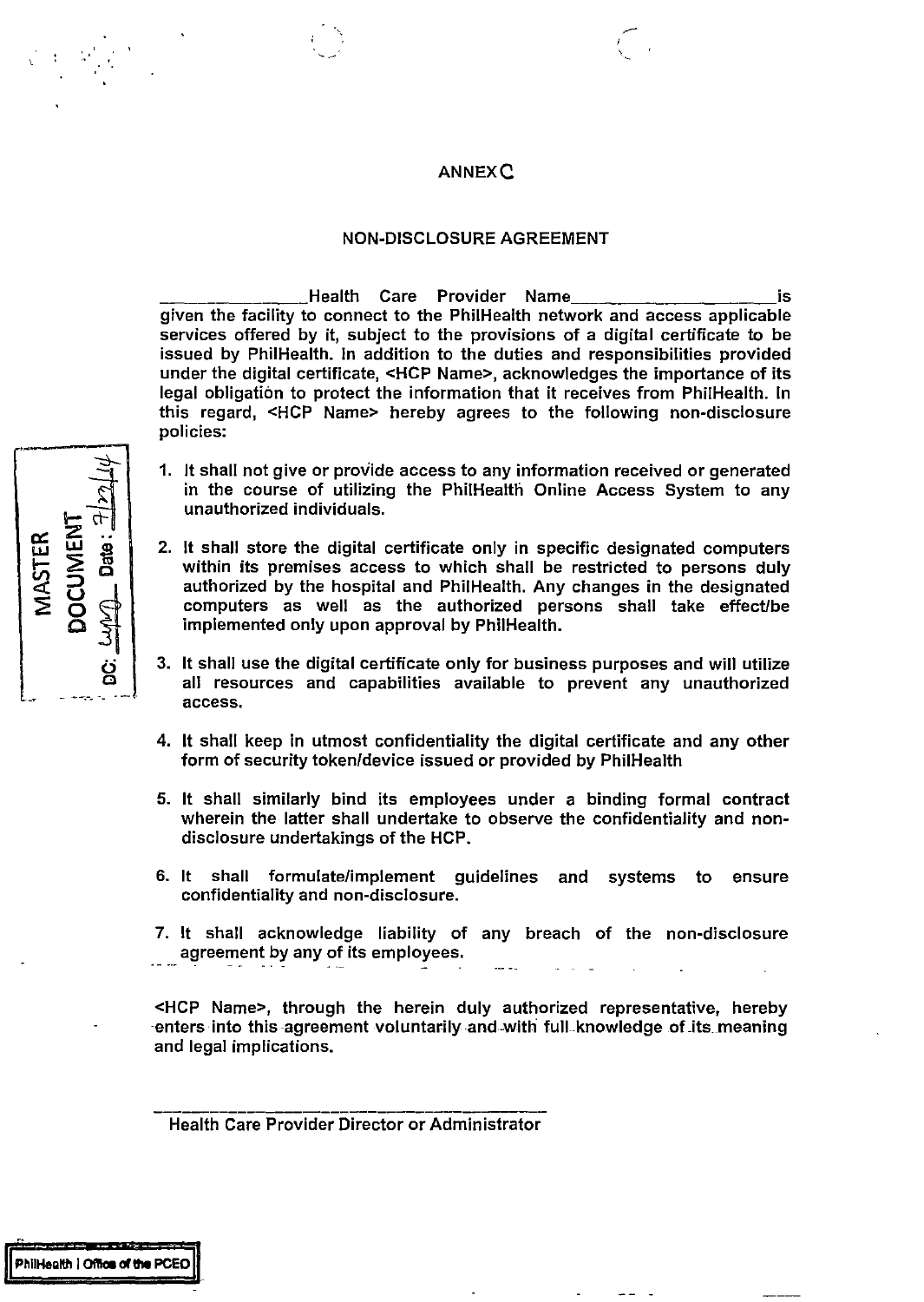

### **ANNEX D**

REPUBLIC OF THE PHILIPPINES} \_\_\_\_\_\_\_\_\_\_ }s.s.

' I

## **PERFORMANCE COMMITMENT**

| I/ We,                        | Head of the Facility/ Medical Director/ |
|-------------------------------|-----------------------------------------|
| Manager of                    | with                                    |
| official business address at  | in accordance with law                  |
| hereby depose and state that: |                                         |

## A. As to Our Role as a PCB2 Provider:  $\begin{array}{c}\nA. \end{array}$

1/We are a duly licensed drug outlet capable of delivering the services expected from a Primary Care Benefit 2 (PCB2) Provider.

1/We shall deliver the PCB2 Package services for the duration of the validity of this commitment.

3. I/We shall provide the necessary drugs as stated in the PCB2 circular as prescribed by our PCB1 providers with no out-of-pocket expenses on the part of the members/dependents.

- -~ ~- .. ~.J 4. 1/We shall charge to the PhiiHealth benefits the drugs dispensed to the client in the agreed cap price as stated in all concerned circulars and issuances of PhilHealth.
	- 5. 1/We will comply with pertinent and applicable laws and regulations affecting the operations of a drug outlet.
	- 6. 1/We will maintain stock supply of medicines included in the PCB2 sold as treatment packs as prescribed by PhiiHealth.
	- 7. 1/We will safeguard against counterfeit medicines.
	- 8. 1/We will have a strategy for ensuring accurate and appropriate services given to members in accordance with the PhiiHealth policies on PCB2.
	- 9. 1/We will provide for the confidentiality and privacy of clients.
	- 10. 1/We will follow the Food and Drug Association (FDA) standard for dispensing primary care benefit medicines.
	- 11. 1/We will ensure that information on pharmaceutical products is available inside the drug outlet and given to clients when needed.



 $\mathbf{r}$ 

**72. 25 ...**<br>ENT<br>*i*s ... 25 ...

 $\begin{array}{c} \n\text{I.E.} \\ \n\text{I.E.} \\ \n\text{I.S.} \\ \n\text{I.S.} \\ \n\end{array}$ 

 $\sum_{i=1}^{\infty} \sum_{j=1}^{\infty}$ 

 $\prod_{i=1}^n\frac{1}{i}$ 

'J~;:,o U I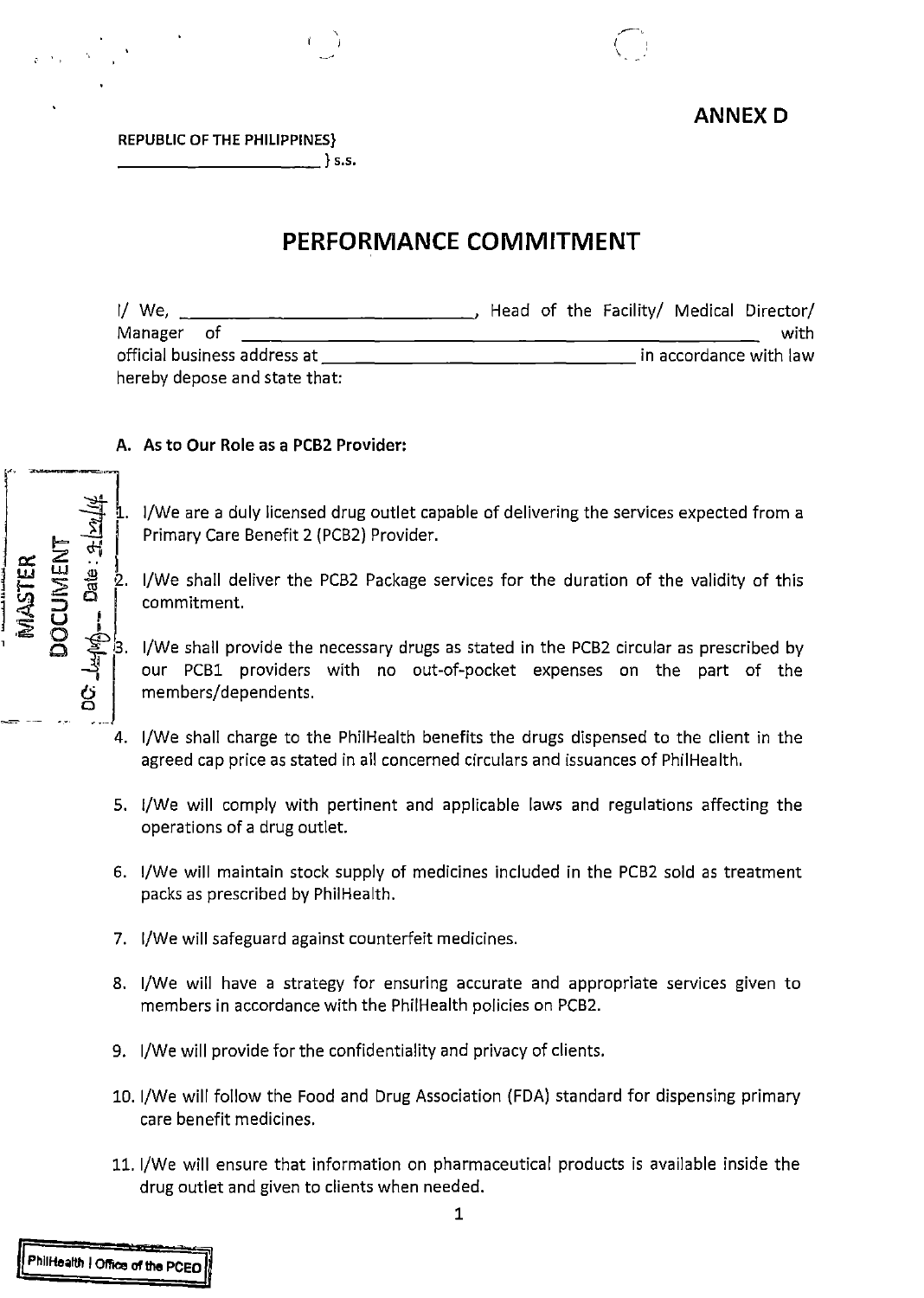12. 1/We shall treat PhiiHealth member or dependent-patient with utmost courtesy and respect, assist them in availing PhilHealth benefits and provide them with accurate information related to the PCB2 package.

' \

- 13. 1/We will provide information to our clients about the dispensed/purchased medicines and will ensure that such information is available inside the drug outlet and given to clients when necessary.
- 14. 1/We will monitor and report adverse events due to intake of medicines.

### **B. As to Quality Assurance:**

- 1. Our management team provides leadership, acts and assumes overall responsibility for the drug outlet's operation and the quality of its services.
- 2. 1/We are supervised by trained and qualified pharmacist/s to provide the services needed by the clients.
- 3. 1/We shall be guided by Philhealth-approved clinical practice guidelines or, if not available, established and locally-accepted standards of practice.
- 4. Clients with needs beyond our service capability are referred to an appropriate health facility.
- 5. Relevant, accurate, quantitative and qualitative data are collected in a timely and efficient manner for improvement and delivery of products and client services.
- 6. The collection of data and reporting of information comply with professional standards and regulatory requirements and support management decision making.
- 7. 1/We practice safe and efficient storage and handling of pharmaceutical products based on technical specifications and safety standards.
- 8. 1/We have a system to monitor and crosscheck the integrity of the medicines it handles, stores and dispenses.
- 9. 1/We will maintain.a ledger of our accounts according to the prescribed format of the Corporation.
- 10. !/We will maintain an electronic system as prescribed by the standards of Phil Health to be able to participate as a PCB2 provider.
- 11. 1/We shall maintain a high level of service satisfaction among PhilHealth clients including all their qualified dependents/beneficiaries.

Date:  $2/$ 

**DCUMENT** 

**VIASTER**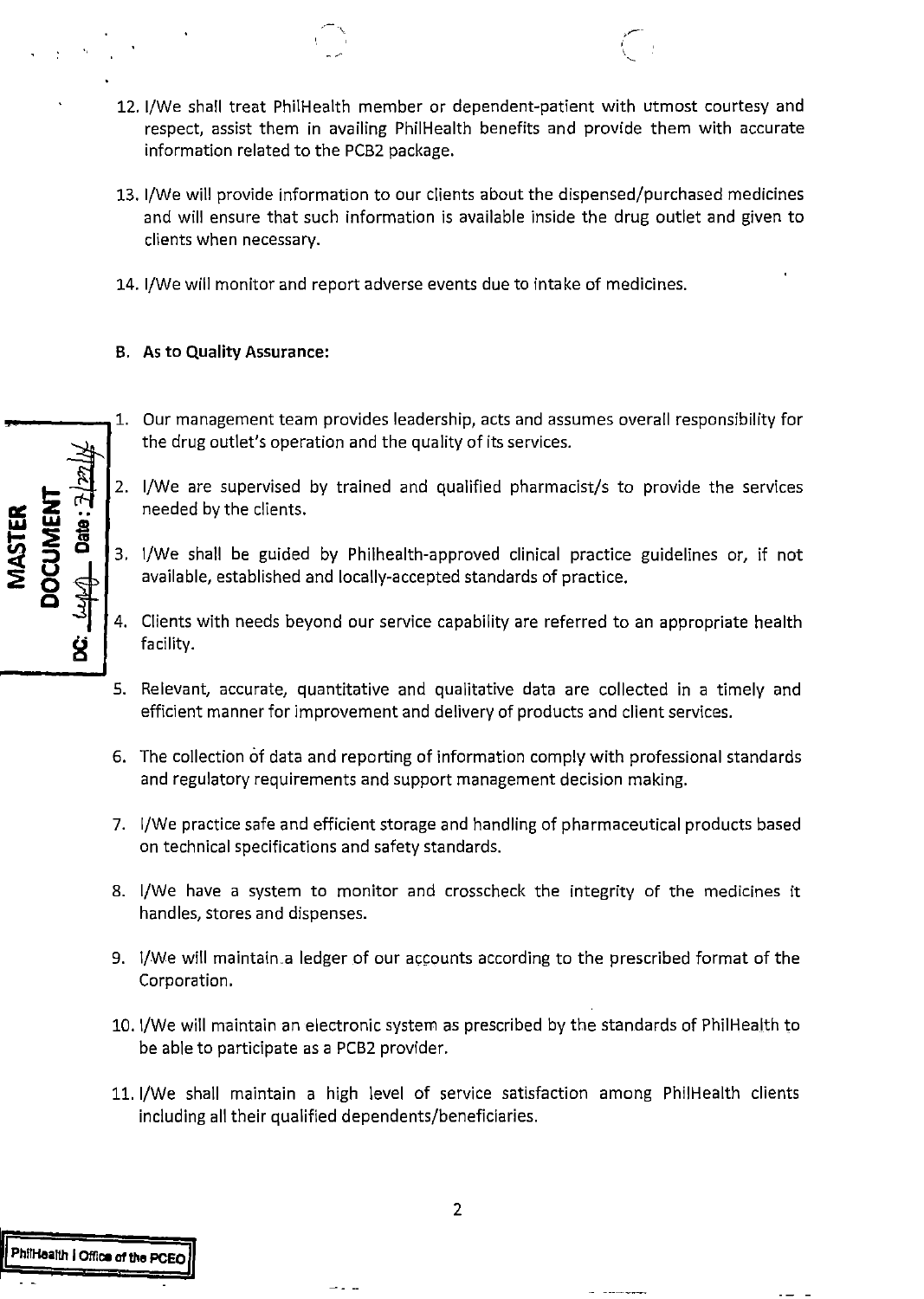- C. As to Responsibility in Maintaining and Submitting Reports:
- 1. 1/We shall promptly submit reports as may be required by PhiiHealth, DOH, FDA and all other government agencies and instrumentalities.
- 2. I/We shall regularly submit to PhilHealth monitoring reports as required in PhilHealth circulars.
- 3. 1/We shall maintain a registry of all our clients/patients as provided by the appropriate issuance, which shall be made available to PhiiHealth or any of its authorized personnel.
- 4. I/We shall ensure that true and accurate patient's data are recorded / encoded in PCB2 system.
- 5. That we shall take full responsibility for any inaccuracies and/or falsities entered into and/or reflected in the statements of account, detailed billing statement, and receiving log sheet for PCB2 clients submitted to PhilHealth.

ती **CUMENT** Date:

### D. As to Deduction to Future Payments

1/We agree that PhiiHealth may deduct from our future payments, all reimbursements paid to our institution during the period of its non-participating status as a result of a gap in validity of our FDA license, suspension of participation, etc, including any and all other fees due to be paid to PhiiHealth.

# L------t. As to Distribution of Information and Forms:

- 1. I/We shall provide a PhilHealth Bulletin Board for the posting of updated information of the NHIP (circulars, memoranda, IEC materials, price reference index, etc.) in conspicuous places accessible to patients, members and dependents ofthe NHIP.
- 2. 1/We shall always make available the necessary forms for patient's use.

### F. As to Ownership:

| 1. We are owned by                                          |         |     |             |
|-------------------------------------------------------------|---------|-----|-------------|
| and                                                         | managed | and | bv<br>doing |
| business under the name of _____<br>License/Certificate No. |         |     | with.       |

PhilHaalth I Office of the PCEO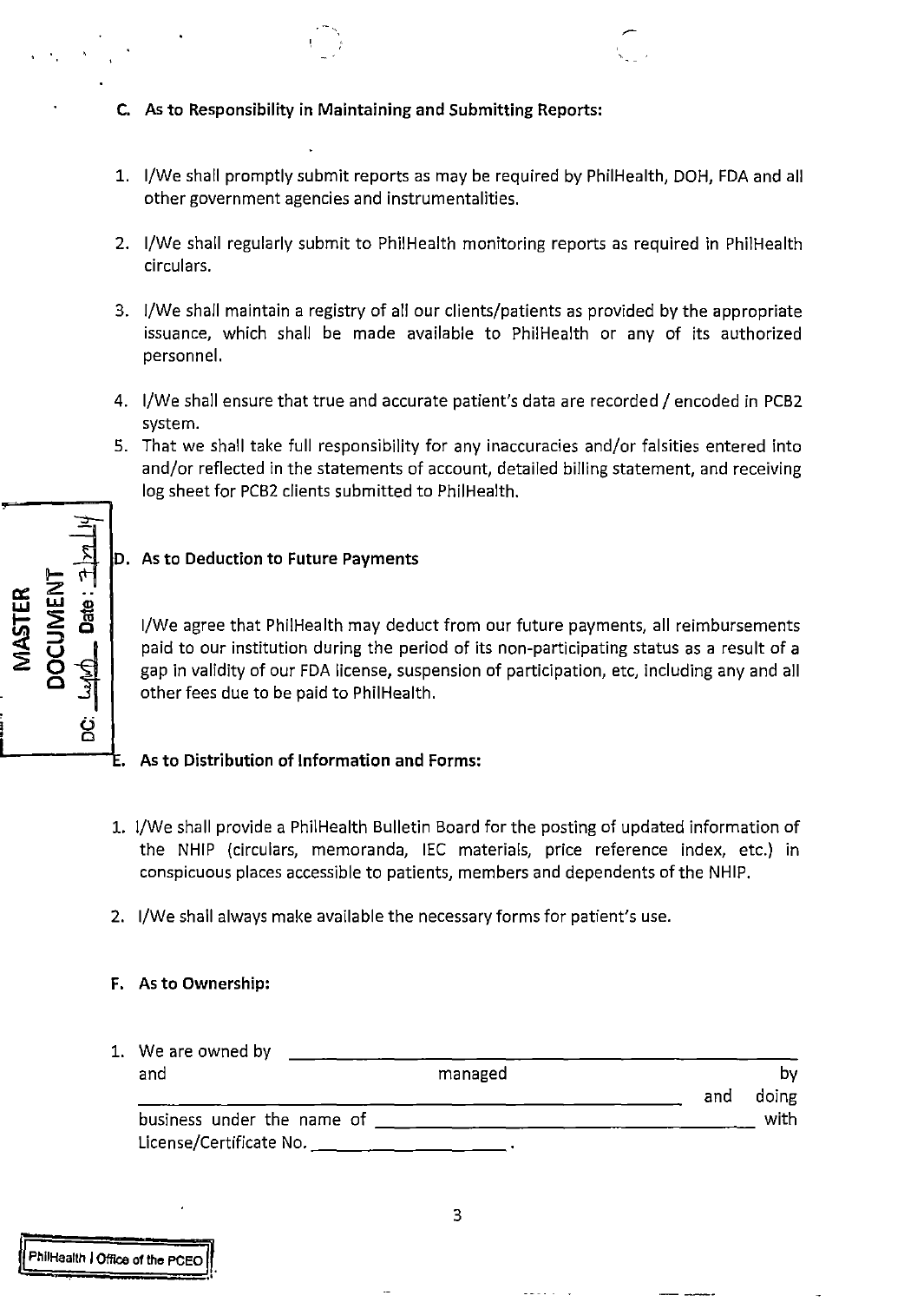- **G. As to Responsibility of owner/sand Manager/s:**
- 1. As responsible owner(s) and/or manager(s) of the institution, 1/We shall be jointly and severally liable for all violations committed against the provisions of Rep. Act No. (RA) 7875, as amended by RA 10606, its Implementing Rules and Regulations (IRR) and Phil Health policies issued pursuant thereto.
- 2. Any change in ownership and/or management of our institution shall not operate to exempt the previous and/or present owner and/or manager from liabilities for violations of the immediately preceding paragraph/commitment.
- 3. 1/We shall inform PhiiHealth thirty (30) days prior to any change in the ownership and/or management of our institution.
- 4. 1/We commit to ensuring sustainability of our participation in the NHIP by securing applicable licenses/certification/accreditation from concerned agencies.
- 5. 1/We shall enroll all of our personnel and employees in the NHIP and shall consistently pay the monthly premium contributions not only during our participation in the NHIP but also during the corporate existence of our Institution .
- **H. As to Personnel Qualification and Phil Health Membership:**
- 1. All professional health care providers in our facility have proper credentials and given appropriate privileges in accordance with our policies and procedures.
- 2. Our officers, employees, and other personnel are members in good standing of the NHIP.
- **I. As to the National Health Insurance Program (NHIP)**
- 1. 1/We shall protect the NHIP against abuse, violation and/or over-utilization of its funds and we shall not allow our institution to be a party to any act, scheme, plan or contract that may directly or indirectly be prejudicial to the NHIP.
- 2. 1/We shall not directly or indirectly engage in any form of unethical or improper practices as NHIP Benefit provider such as, but not limited to, solicitation of patients for purposes of compensability under the NHIP, the purpose and/or the end consideration of which tends unnecessary financial gain rather than promotion of the NHIP.
- 3. 1/We shall immediately report to PhiiHealth, its officers and/or to any of its personnel, any act(s) of illegal, improper and/or unethical practices of HCI of the NHIP that may have come to our knowledge directly or indirectly.

 $-1$ ..,. r~ ...... *X* "'- .. u.l **UJ** <I>  $\Xi$   $\Xi$  $\left\| \begin{matrix} 1 & 0 & 0 \\ 0 & 1 & 0 \\ 0 & 0 & 0 \\ 0 & 0 & 0 \\ 0 & 0 & 0 \\ 0 & 0 & 0 \\ 0 & 0 & 0 \\ 0 & 0 & 0 \\ 0 & 0 & 0 \\ 0 & 0 & 0 \\ 0 & 0 & 0 \\ 0 & 0 & 0 \\ 0 & 0 & 0 \\ 0 & 0 & 0 \\ 0 & 0 & 0 \\ 0 & 0 & 0 \\ 0 & 0 & 0 \\ 0 & 0 & 0 \\ 0 & 0 & 0 & 0 \\ 0 & 0 & 0 & 0 \\ 0 & 0 & 0 & 0 \\ 0 & 0 & 0 & 0 \\$  $\frac{3}{2}$   $\Big\}$  $\dot{\mathcal{Q}}$ **0**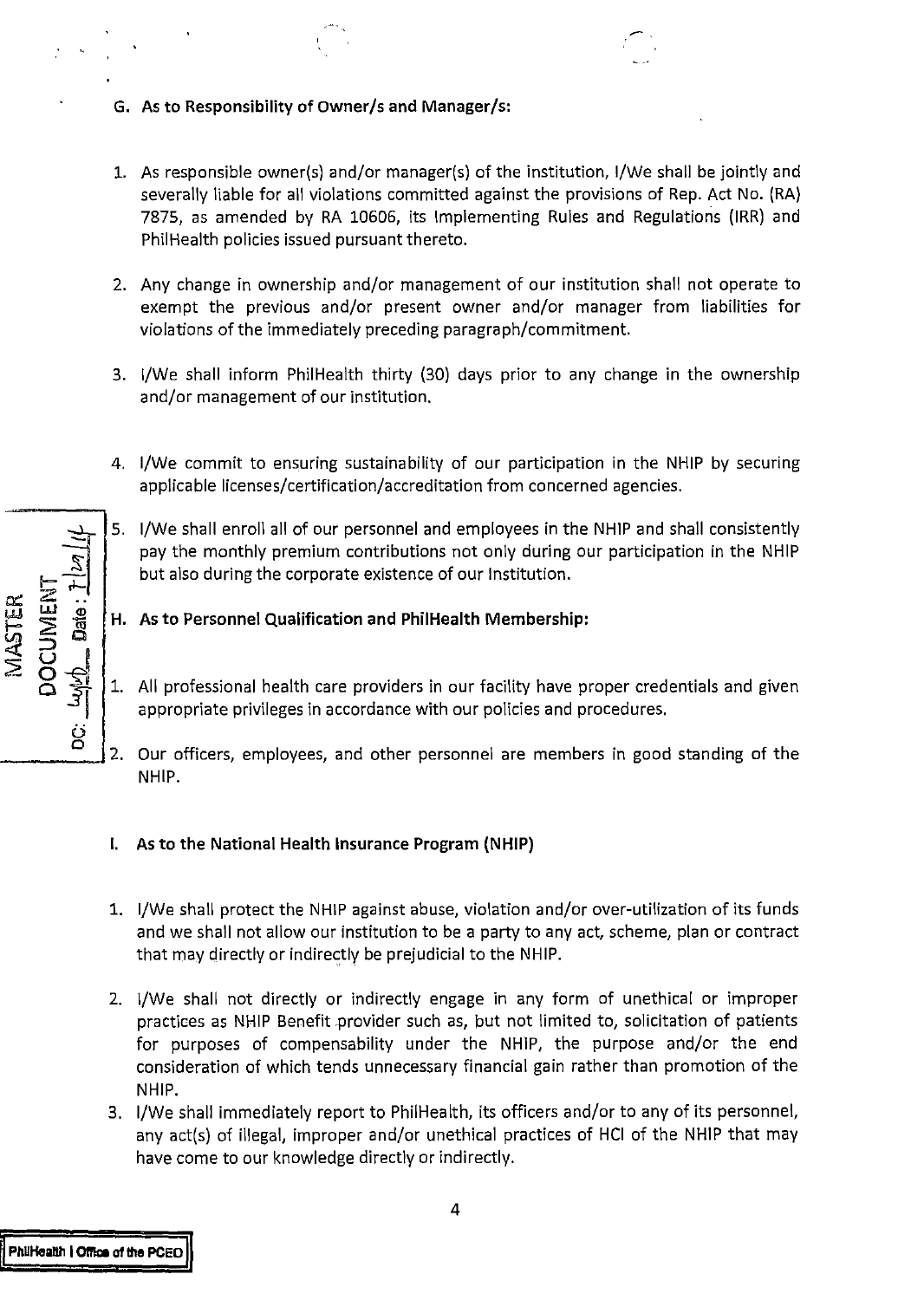- 4. 1/We commit to extend our full support in sharing PhiiHealth's vision in achieving this noble objective of providing accessible quality health insurance coverage for all Filipinos.
- J. As to Compliance with Laws, Rules and Regulations:
- 1. 1/We shall abide with all the PhiiHealth Circulars, Memorandum Circulars, Office Orders, Special Orders, and other administrative issuances by PhiiHealth which affect our conduct in doing our business.
- 2. 1/We shall abide with all Administrative Orders, Circulars and such other policies, rules and regulations issued by the Department of Health and all other related government agencies and instrumentalities governing the operations of IHCPs in participating in the NHIP.
- 3. 1/We shall adhere to pertinent statutory laws affecting the operations of IHCPs including but not limited to the Expanded Senior Citizens Act of 2003 (R.A. 9257), the Cheaper Medicines Act (R.A. 9502). the Pharmacy Law (R.A. 5921). the Magna-Carta for Disabled Persons (R.A. 9442), and all other laws, rules and regulations that may hereafter be passed by the Congress of the Philippines or any other authorized instrumentalities of the government.

### K. As to Accreditation

We hereby acknowledge the power and authority of PhilHealth to do the following:

- 1. To suspend, shorten, pre-terminate and/or revoke our privilege of participating in the NHIP including the appurtenant benefits and opportunities at any time during the validity of the commitment for any violation of any provision of this Performance Commitment.
- 2. To suspend, shorten, pre-terminate and/or revoke our privilege of participating in the NHIP including the appurtenant benefits and opportunities incident thereto at any time during the term of the commitment due to verified adverse reports/findings of pattern or any other similar incidents which may be indicative of any illegal, irregular or improper and/or unethical conduct of our operations.
- 3. To deny our participation in the NHIP should there be a case, regardless of the nature thereof, filed by us against PhilHealth, its Officers and/or any of its Personnel. Provided that, if-in the discretion of-PhiiHealth, the specific nature of the case is such that it will not directly or indirectly affect a healthy business relationship with us, PhilHealth, upon the recommendation of the Accreditation Committee, may favorably consider the approval of our participation.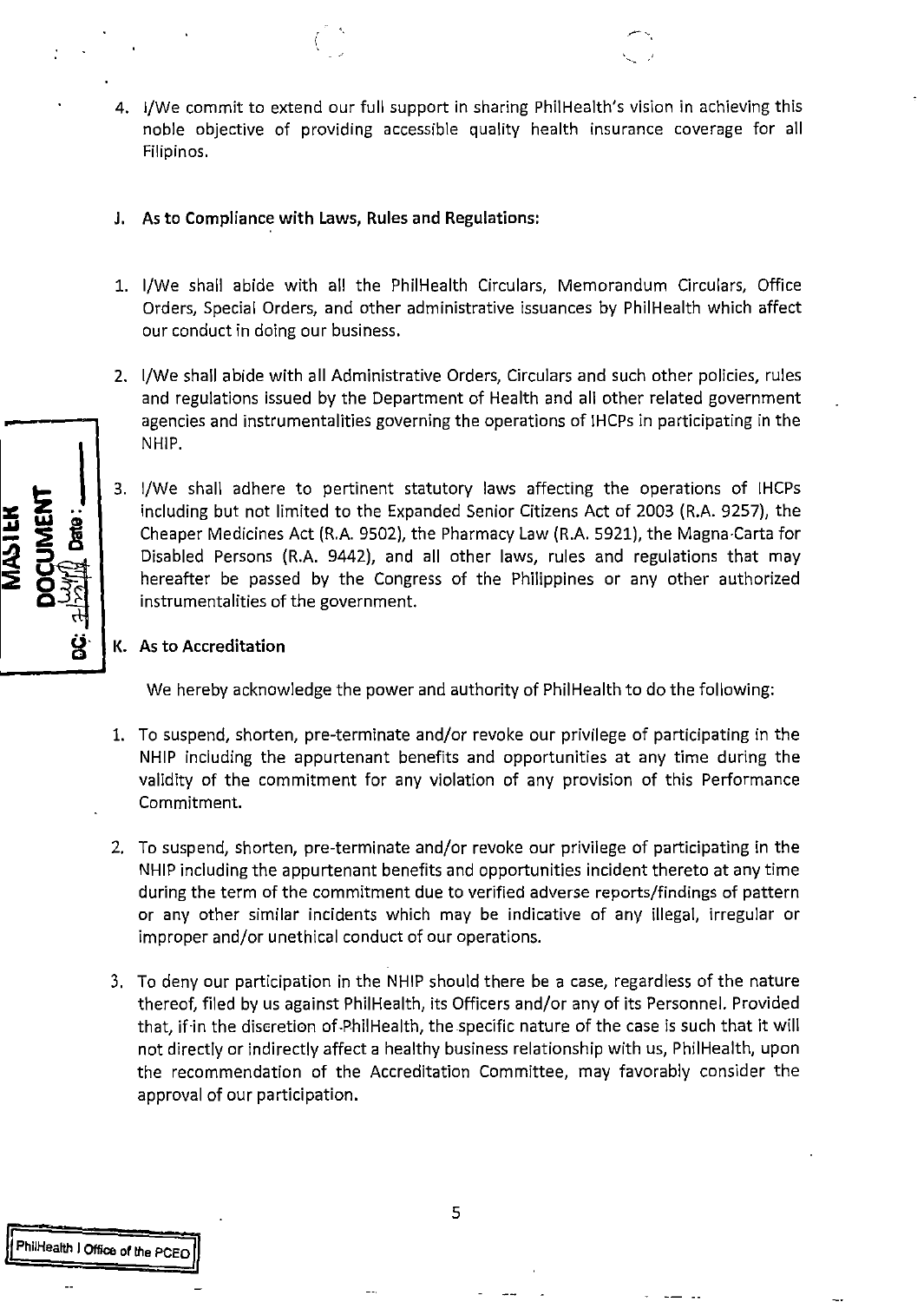- **L. As to Authority of Phil Health Officers and Employees**
- 1. 1/We shall extend full cooperation and due courtesy to all PhiiHealth officers, employees and staff and any other authorized personnel and instrumentalities during the conduct of assessment/visitation/investigation/monitoring/domicilliary visits of our operations as participating HCI of the NHIP and, thereby, provide access to patient records and make available all pertinent official records and documents including the provision of copies thereof at any time relative to the exercise of our privilege and conduct of our operations as participating HCI of the NHIP.
- $\frac{1}{\sqrt{|\mathcal{I}|}^{2}}$ 2. !/We shall and submit to any assessment conducted by PhiiHealth relative to any findings, adverse reports, pattern of utilization and/or any other acts indicative of any illegal, irregular and/or unethical practices in our operations as participating HCI of the NHIP that may be prejudicial or tends to undermine the NHIP.

- **4** M. As to Administrative and Legal Proceedings<br> **2 a**<br> **2 a**<br> **1 a**<br> **1 a**<br> **1 a**<br> **1 a**<br> **1 a**<br> **1 a**<br> **1 a**<br> **1 a**<br> **1 a**<br> **1 a**<br> **1 a**<br> **1 a**<br> **1 a**<br> **1 a**<br> **1 a**<br> **1 a**<br> **1 a**<br> 1. 1/We shall comply with the corrective actions given after monitoring activities within the prescribed period.
- <sup>2</sup><br>2. I/We shall comply with PhilHealth's summons, subpoena, subpoena 'duces tecum' and<br>other legal or quality assurance processes and requirements.

### **N. As to Issuance of a New Performance Commitment**

1. At any time during the period of our participation in the NHIP, upon request of Phi!Health, 1/we shall voluntarily and unconditionally sign and execute a new 'Performance Commitment' to cover the remaining portion of our engagement or to renew our participation with the NHIP as the case may be, as a sign of our good faith and continuous commitment to support the NHIP.

I am executing this affidavit to attest to the truth of the foregoing commitments and for whatever legal purposes it may serve.

In witness whereof, I hereby affix my signature this  $\rule{1em}{0.15mm}$  day of  $\rule{1.15mm}{0.15mm}$ m withess whereor, m in

Head of the Facility/ Medical Director/ Manager Affiant

### Name of Health Care Institution

**5TE**<br>XX<br>Date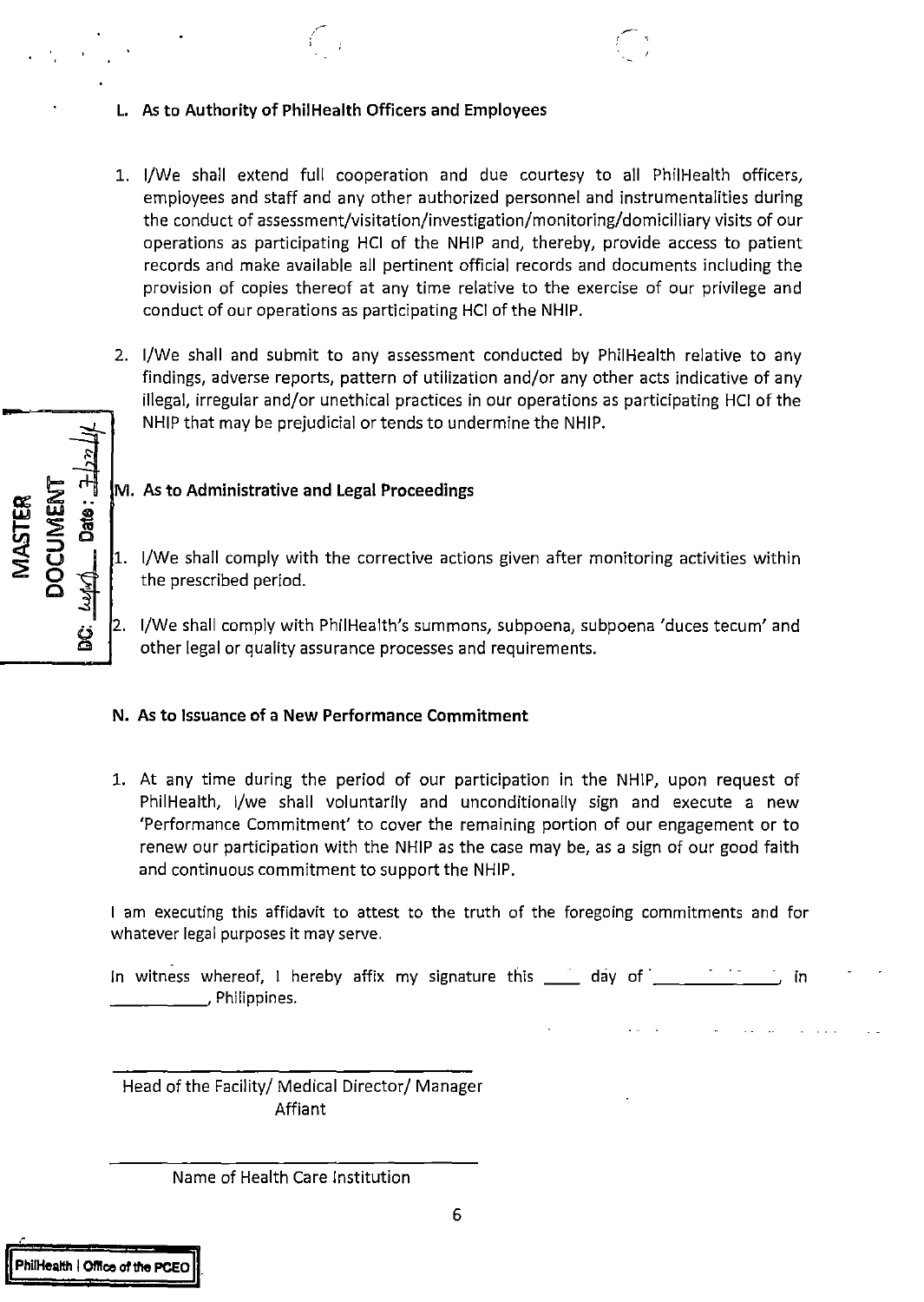**SUBSCRIBED AND SWORN TO BEFORE ME** this \_\_\_\_\_ day of \_\_\_\_\_\_\_\_\_\_\_, affiant exhibiting to me her \_\_\_\_\_\_\_\_\_\_\_\_\_\_\_. I hereby certify that I have personally examined the affiant herein and I am convinced that she has read and understood the contents hereof and that she has voluntarily executed the same.

**Notary Public** 

Doc. No. Page No. \_\_\_\_\_ Book No.\_ Series of 2014.

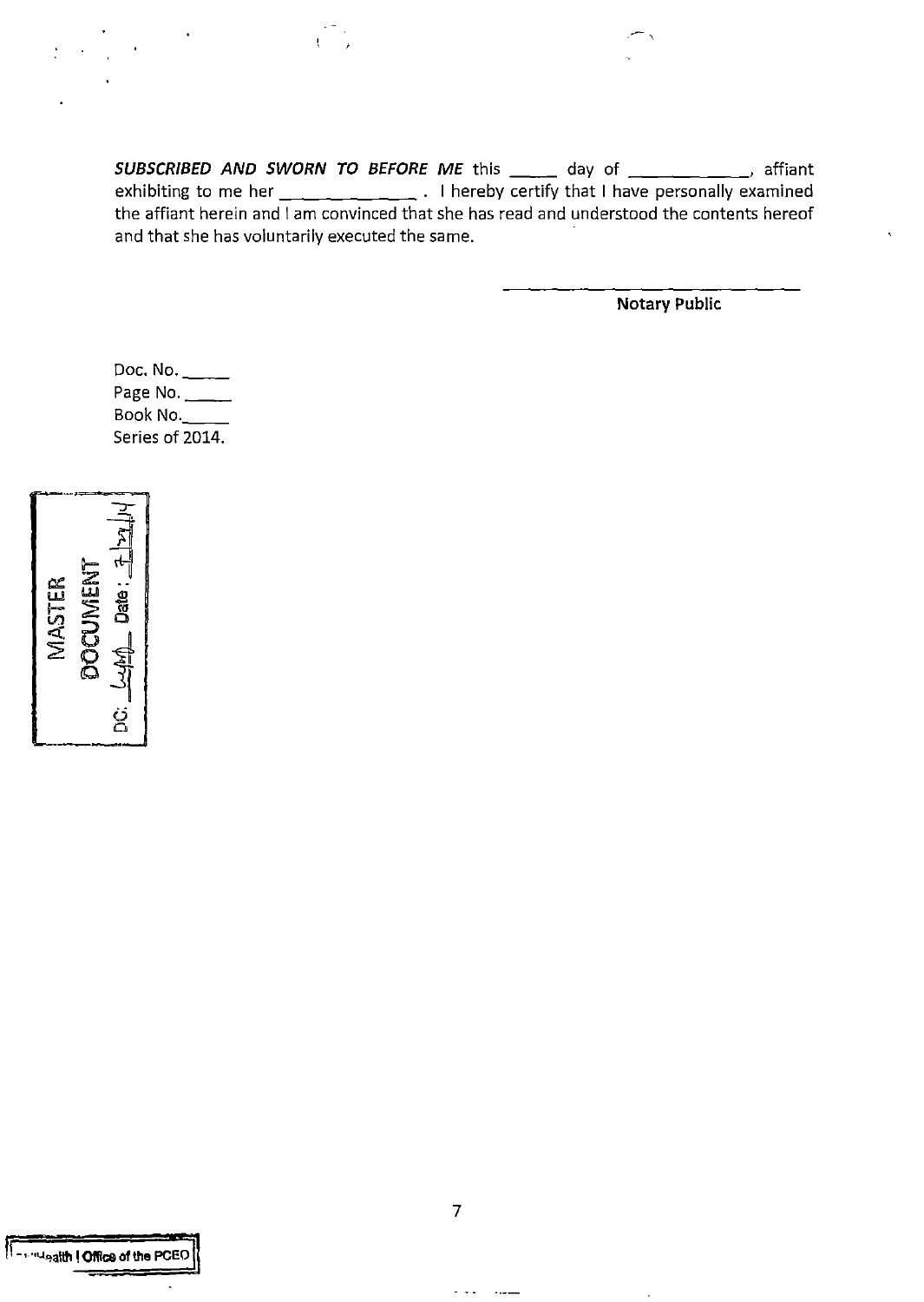### .<br>.<br>. ANNEXE

Sample License to Operate

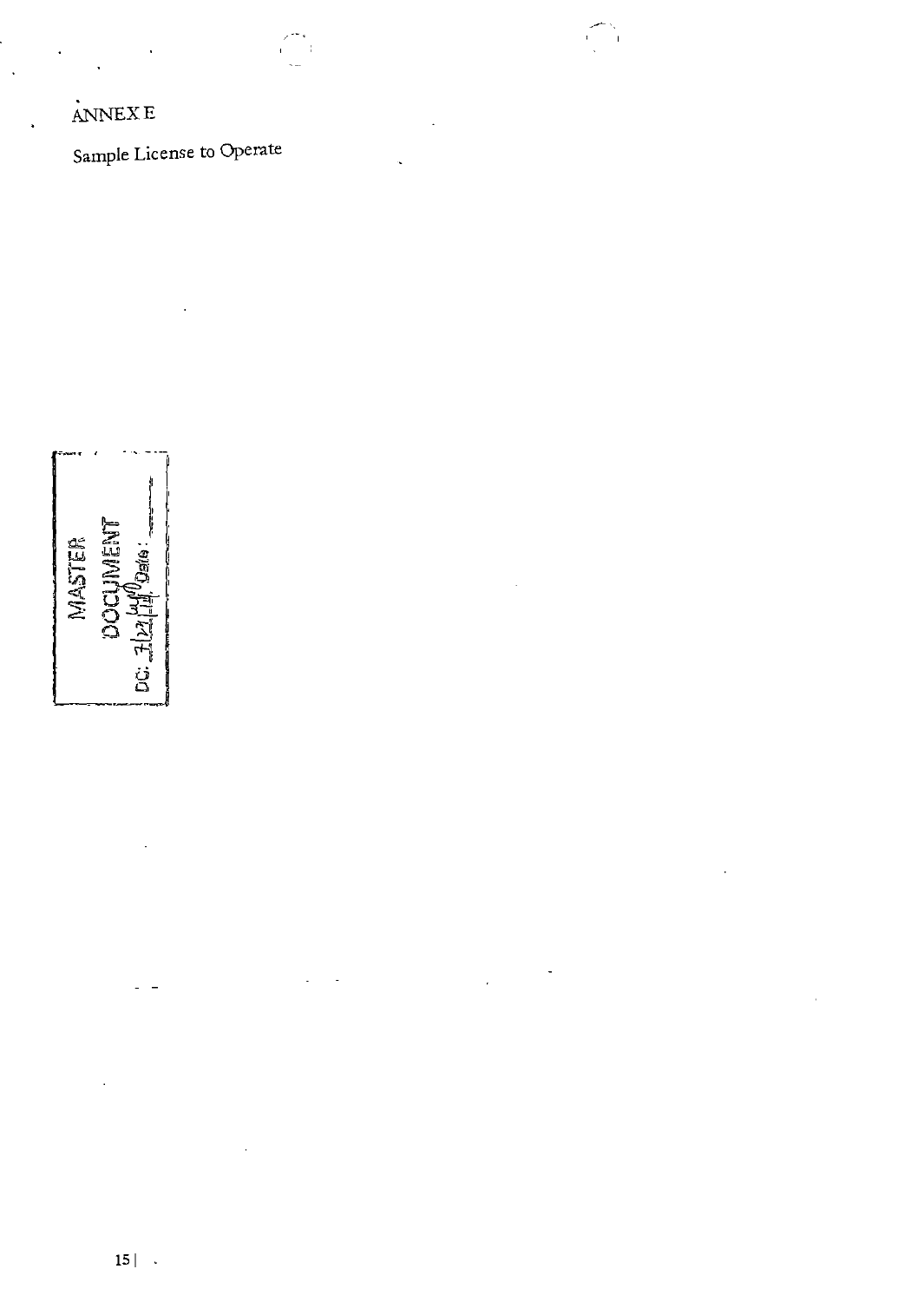**ANNEXE** 

I Sample License to Operate

**Phil·Hundin I Office of the PCEO** 

 $\begin{array}{ll}\nF_{\mathbf{A}} & \text{Replace} \\
F_{\mathbf{B}} & \text{Replace} \\
F_{\mathbf{B}} & \text{Replace} \\
F_{\mathbf{B}} & \text{Replace} \\
F_{\mathbf{B}} & \text{Prove} \\
F_{\mathbf{B}} & \text{Prove} \\
F_{\mathbf{B}} & \text{Prove} \\
F_{\mathbf{B}} & \text{Prove} \\
F_{\mathbf{B}} & \text{Prove} \\
F_{\mathbf{B}} & \text{Prove} \\
F_{\mathbf{B}} & \text{Prove} \\
F_{\mathbf{B}} & \text{Prove} \\
F_{\mathbf{B}} & \text{Prove} \\
F_{\mathbf{B}}$ FOOD AND DRUG ADMINISTR VIION



Opening

### LTO NO.: RDI-MM-DS-12936

## LICENSE TO OPERATE as DRUGSTORE

Pursuant to Administrative Order No. 56 s. 1989 in the implementation of the provisions of Republic Act No. 3720, as amended, otherwise known as "Foods. Drugs and Devices and Cosmetics Act." License is hereby issued to operate a drug outlet specifically as a DRUGSTORE in favor of:

| Name of Establishment |  | (1) 不仁 愁 我不 (4) [1] |  |      |  |                |  |
|-----------------------|--|---------------------|--|------|--|----------------|--|
| Address               |  |                     |  |      |  | . – Brez Gaade |  |
| Owner                 |  | $\overline{a}$      |  | $-1$ |  |                |  |

same establishment having complied with the Rules and Regulations governing the operation of a drug outlet specifically as a DRUGSTORE.

The License shall be valid until 19 September 2012 and subject to renewal/revalidation after inspection.

fhis license is subject to suspension or revocation anytime. should n \ iolation of any of the provisions of R.A. 3720 as amended and/or R.A. 5921 as amended (Pharmacy Law) and R.A. 8203 -Special Law on Counterfeit Drugs and their implementing rules and regulations be committed.

All pharmaceutical products to be distributed and sold by the drugstore shall be registered with FDA prior to their introduction into domestic commerce.

This license must be displayed in a very conspicuous place within the drug omlet to facilitate inspection.

WITNESS MY HAND and the Seal of this Office, this  $19<sup>th</sup>$  day of September, 2011.

### BY AUTHORITY OF THE SECRETARY Of HEALTH

|                         |                           | SUZETTE II. LAZO, MD. FPSECP<br>Acting Director IV |
|-------------------------|---------------------------|----------------------------------------------------|
| Date Issued: 01 Sept 11 | Official Receipt: 0328892 | Amount: P 1.010.00                                 |
| <del>55G ਦਾ ਨਸ</del>    |                           |                                                    |
|                         | <b>REVALIDATION</b>       |                                                    |
| Year                    |                           |                                                    |
| OR.                     |                           |                                                    |
| Date                    |                           |                                                    |
| Valid until             |                           |                                                    |
| Signature               |                           |                                                    |

Civic Dnye: Filinvest Corporate City, Alabang: City of Muntinrippa. 1781 Philippines<br>| 1904-190751 (director) 18070751 (director) 18070751 (directorJ www.biad.gov.ph / bfad@ofad.gov.ph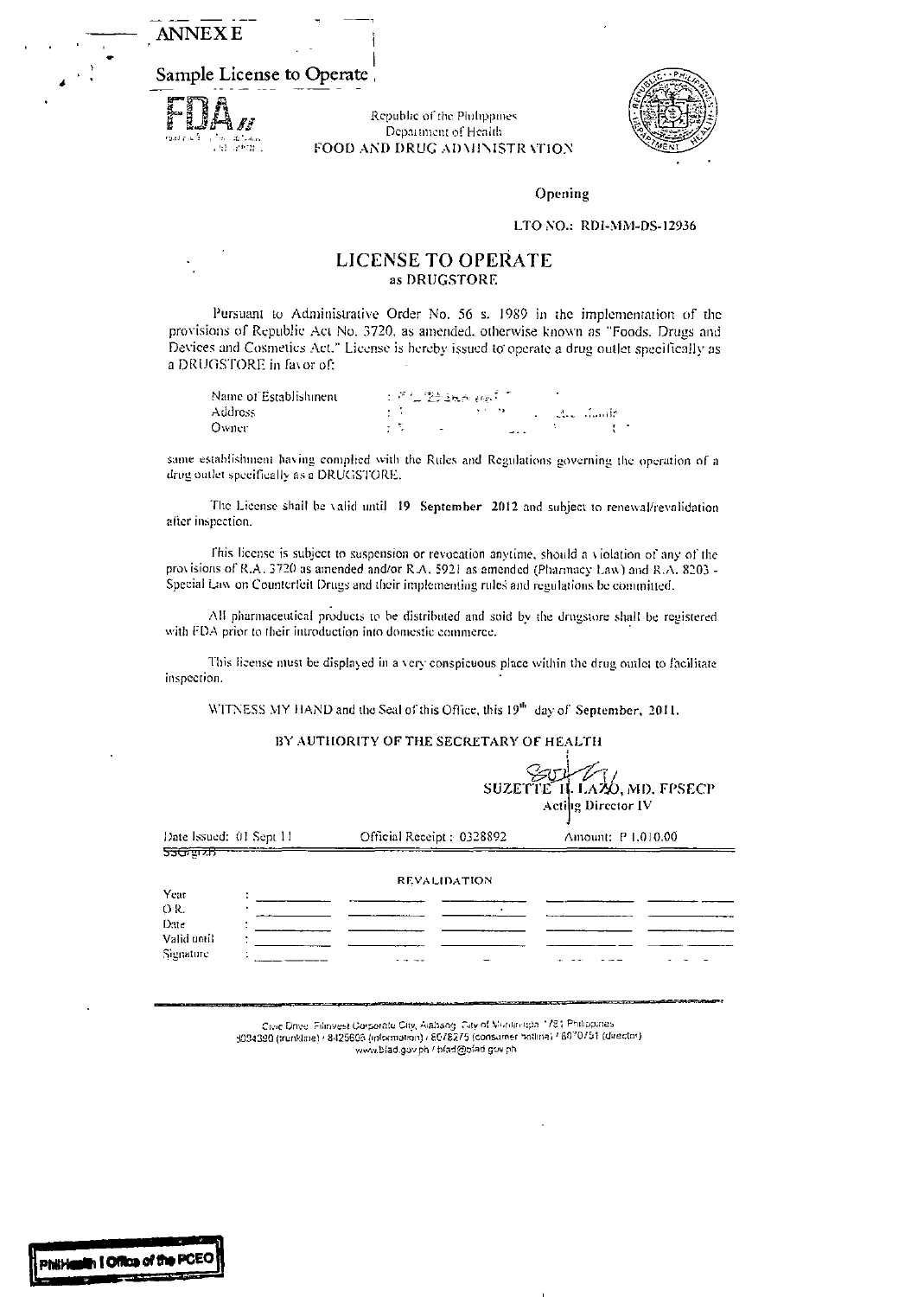



 $\overline{a}$ 

### **Location: Pateros**

**RHU: Mayor Juan Sanchez Health Center** 

| Patient No20131012 | Patient Name: | Karen S Nina  |            |
|--------------------|---------------|---------------|------------|
| Medicine Name      | Quantity      | Unit Price    | Item Price |
| Glibenclamide 5 Mg | 30            | 1.44          | 43.20      |
| Amlodipine 10 Mg   | 60            | 4.75          | 285.00     |
|                    |               | Sub-Total:    | 328.20     |
| Patient No20131013 | Patient Name: | Leo M. Sancho |            |
| Medicine Name      | Quantity      | Unit Price    | ltem Price |
| Glibenclamide 5 Mg | 30            | 1.44          | 43.20      |
| Amlodipine 10 Mg   | 60            | 4.75          | 285.00     |
| Amlodipine 10 Mg   | 30            | 4.75          | 142.50     |
|                    |               | Sub-Total:    | 470.70     |
|                    |               | Total Amount: | Php 798.90 |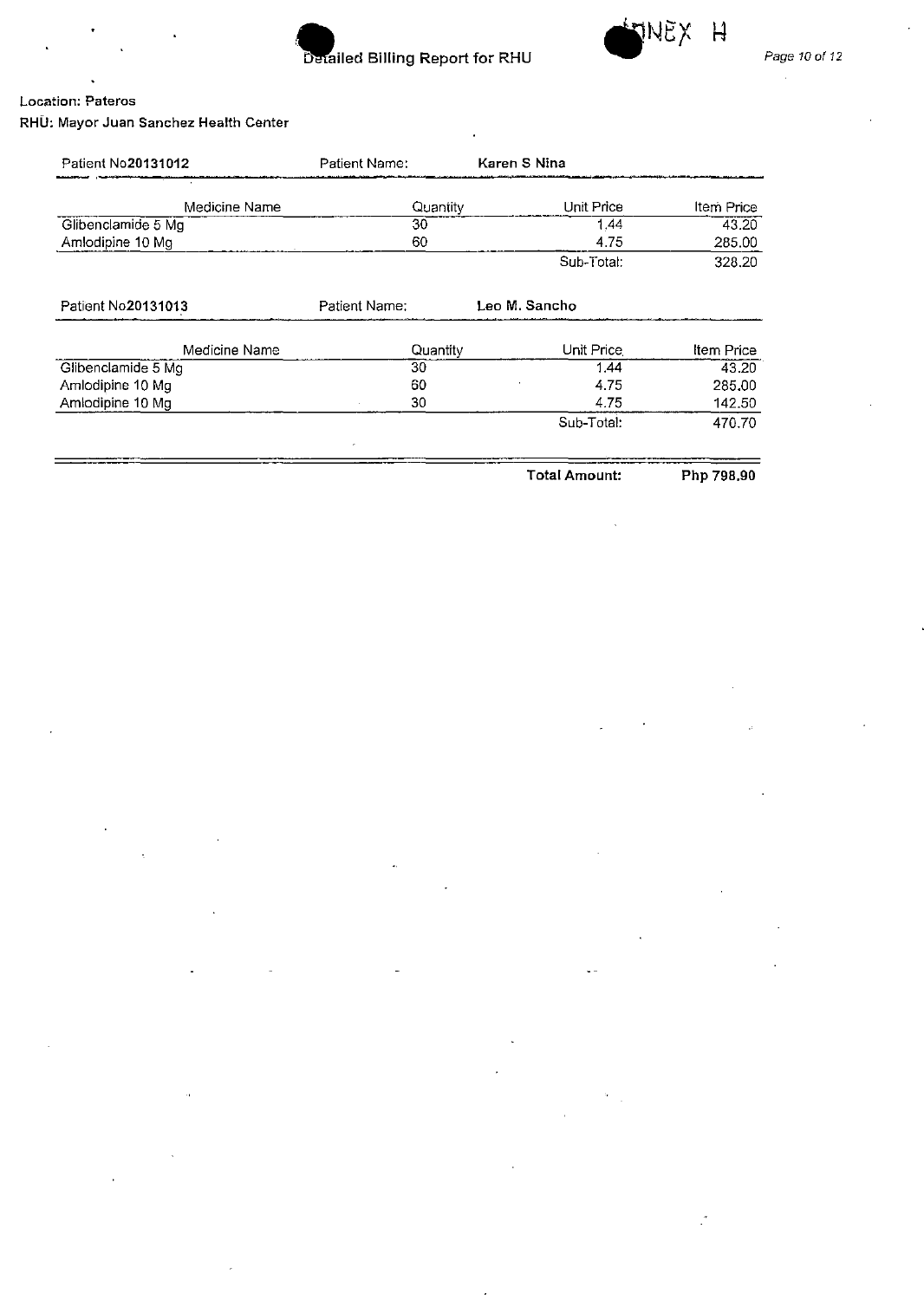



**Location: Pateros RHU: Mayor Juan Sanchez Health Center**  Billing Period: November 2013

| RX Id | <b>Patient Name</b>      | Patient No. | <b>Prescribed Date</b> | <b>Issued Date</b> | # Medicines | Amount |
|-------|--------------------------|-------------|------------------------|--------------------|-------------|--------|
|       | 4762891503 Karen S Nina  | 20131012    | 10-31-2013             | 01-08-2014         |             | 328.20 |
|       | 6025783419 Leo M. Sancho | 20131013    | 10-31-2013             | 01-08-2014         |             | 470.70 |

Total Amount: Php 798.90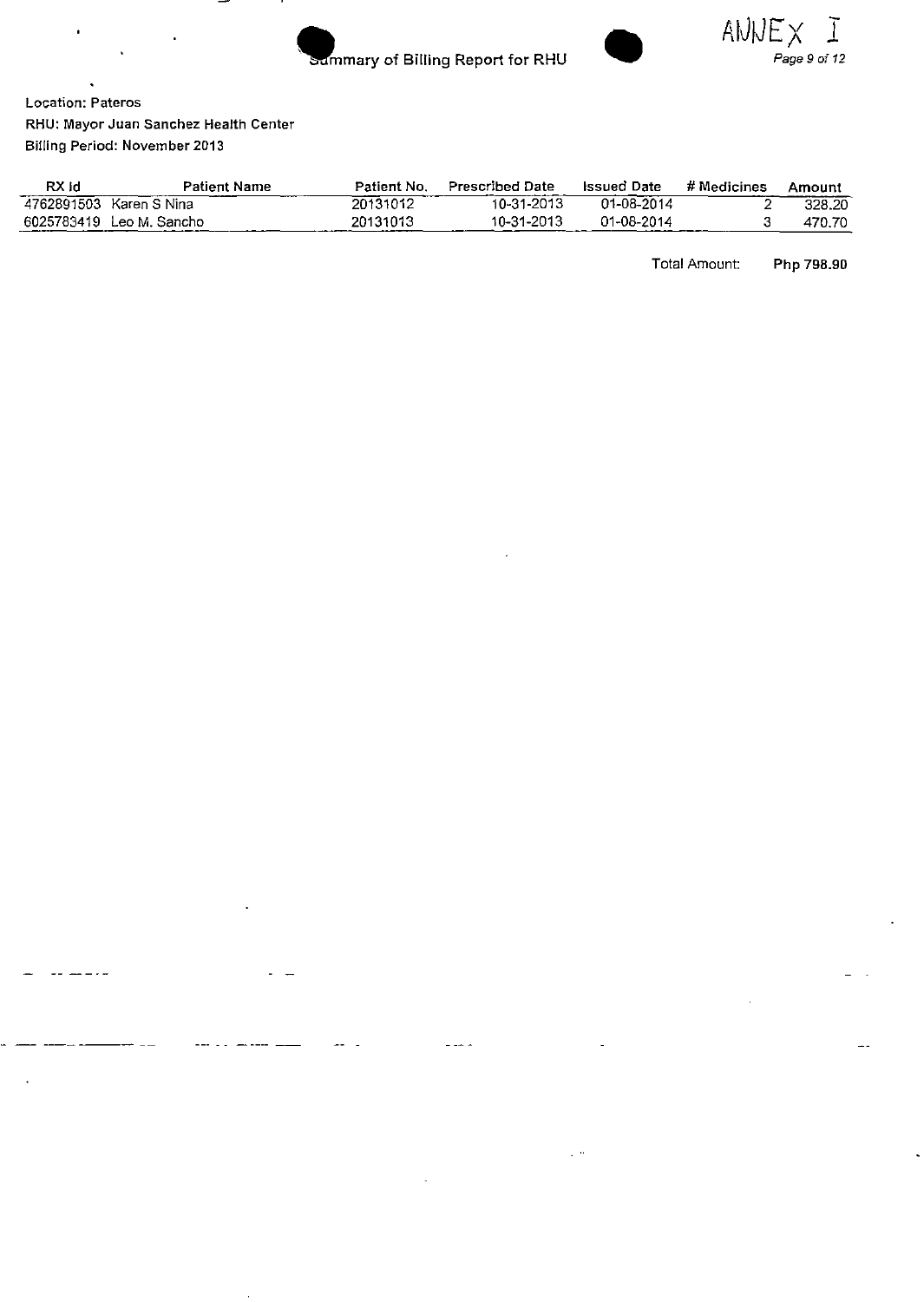### **MEMORANDUM OF AGREEMENT**

(By *and between*  PHILIPPINE HEALTH INSURANCE CORPORATION *and mE CITY/ MUNICIPAUTYOF* CORON, *PALAWAN)* 

### **KNOW ALL MEN BY THESE PRESENTS:**

This Agreement made and entered into by and among:

The **PHILIPPINE HEALTH INSURANCE CORPORATION,** a government owned and controlled corporation duly organized and existing by virtue of Republic Act No. 7875, as amended by Republic Act No. 9241, otherwise known as the National Health Insurance Act of 1995, with office address at CityState Centre, No. 709 Shaw Blvd, Pasig City, duly represented herein by its Regional Vice President, MR. PAOLO JOHANN C. PEREZ, and hereinafter referred to as **"PHILHEALTH"** or the **"Corporation";** 

 $-$ And $-$ 

The **CITY/MUNICIPALITY OF** CORON, a political entity organized and existing under the law of the Republic of the Philippines, represented herein by its **Honorable Mayor CLARA E. REYES** and hereinafter referred to as the City/ Municipality;

### **WITNESSETH THAT:**

**WHEREAS,** Article XIII of the 1987 Philippine Constitution mandates the State to: adopt an integrated and comprehensive approach to health development which shall endeavor to make essential goods, health and other social services available to all the people at affordable cost; recognize the priority of the needs of the underprivileged, sick, elderly, disabled, women, and children; and provide free medical care to paupers;

WHEREAS, to implement the aforementioned constitutional provision, the Philippine Congress enacted Rep. Act No. 7875, as amended by Rep. Act No. 9241, *",4n Act Instituting a National Health Insurance Program for all Filipinos and Establishing the Philippine Health 1nsurance Corporation*" or the "National Health Insurance Act of 1995";

**WHEREAS,** as stated in Section 3 of Article 1 thereof, Rep. Act No. 7875 seeks to: "a) provide all citizens of the Philippines with the mechanism to gain financial access to health services; b) create the *National Health Insurance Program*  $x \times x$  *to serve as the means to help the people pay for health care services; c) prioritize and accelerate the provision of health services to all Filipinos, especially that segment of the population who cannot afford such services; and d) establish the Philippine Health Insurance Corporation*  $x \times x$  *that will administer the Program at central and local levels"*;

WHEREAS, further, Section 16, Article IV of Rep. Act No. 7875 provides that the Corporation shall have the following powers and functions among others: *"to formulate and promulgate policies for the sound administration of the Program; and " to negotiate and enter into contracts with health care* institutions, professionals, and other persons, juridical or natural, regarding the pricing, payment mechanisms, design and *implementation of administrative and operating systems and procedures, financing, and delivery of health services"*;

**WHEREAS,** in line with the thrust to achieve Universal Health Care for all Filipinos *(Kalusugan Pangkalahatan or KP), and true to the aspiration of "Bawat Pilipino, Miyembro; Bawat Miyembro, Protektado; Kalusugan Natin, Segurado''*, PhilHealth primary care benefits must be improved and expanded to give relevant services that will give better health outcomes and financial risk protection to Phi!Health members;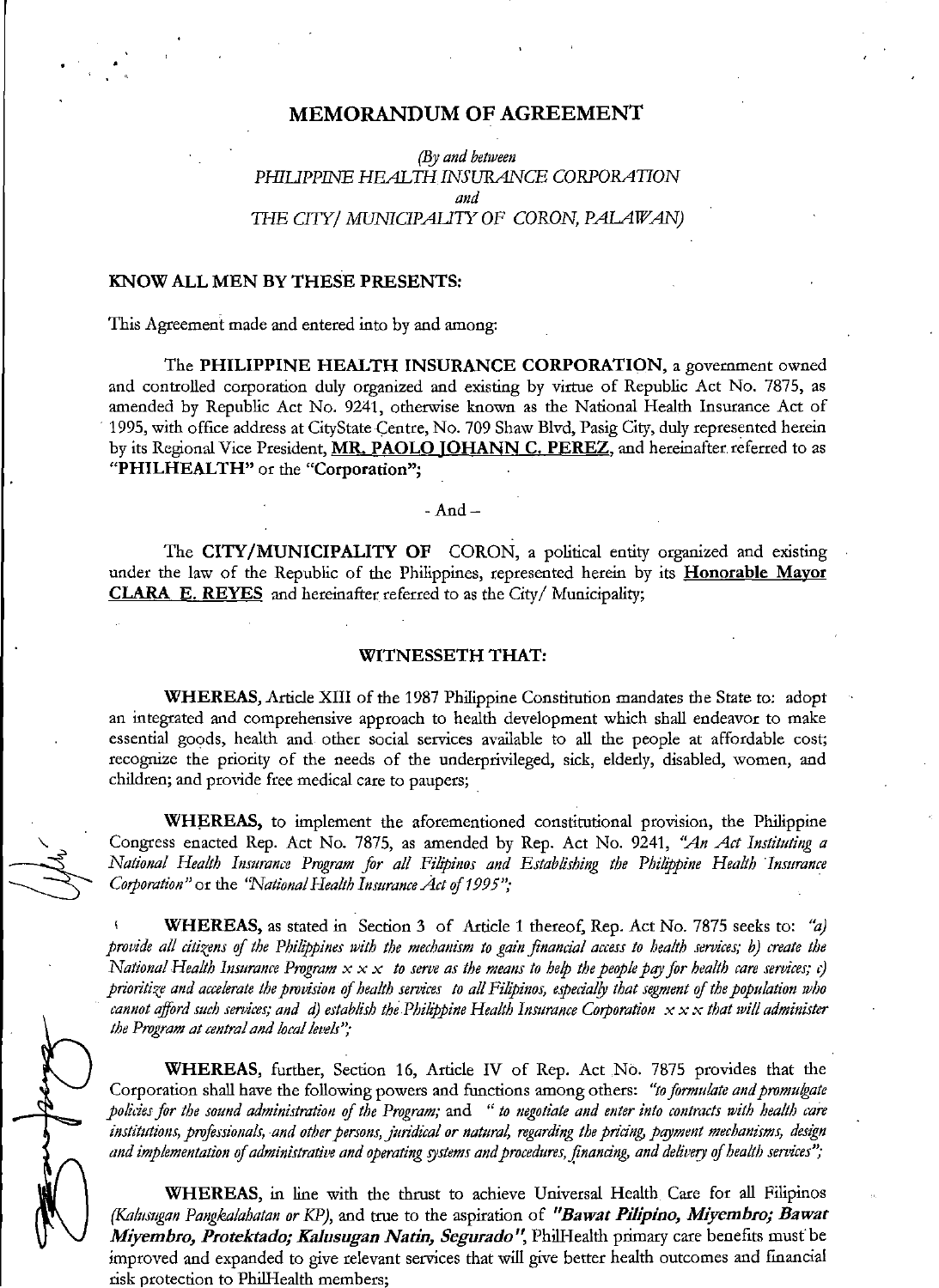WHEREAS, PhilHealth Board Resolution No. 1662, s. 2012 or the Limited Implementation of Primary Care Benefit 2 (Outpatient Medicines Benefit for. Hypertension, Diabetes, and Dyslipidemia) in Innovation Sites hereinafter referred to as the "PCB2" resolves that sponsored program members, as deemed by the Corporation, shall be entitled to medicines for the said conditions with no out-of-pocket spending on the beneficiary;

WHEREAS, consistent with the vision and objectives of the State, as manifested in NHIP's mandate and the local autonomy statutes, the parties herein acknowledge their joint responsibility to test the provision of an out patient package for medications for the control of non-communicable diseases, such as hypertension, diabetes and dyslipidemia for the social and economic well-being of the people of Municipality of Coron.

WHEREAS, the parties hereto agree and declare their commitment to take the necessary steps to implement the principles and objectives provided for in this Agreement.

NOW, THEREFORE, for and in consideration of the foregoing premises, the parties hereto have agreed as they hereby agree and bind themselves, as follows:

### ARTICLE I DEFINITION OF TERMS

SECTION 1. For the purpose of this Agreement, the terms set below shall have their meaning as indicated, to wit:

1.1 National Health Insurance Program (NHIP) - refers to the compulsory health insurance program of the government instituted under Republic Act No. 7875, as amended by Republic Act No. 9241, which aims to implement a universal health insurance system and provide universal access to affordable, acceptable, efficient, and effective health care services for all citizens of the Philippines, hereinafter referred to as NHIP;

1.2 Primary Care Benefit (PCB) 1 Provider - refers to any health facility providing services under Primary Care Benefit 1 package in accordance with PhilHealth Circular Nos. 10 s. 2012 and 7 s. 2013. It shall screen Pbi!Health members who will be qualified to avail of the PCB2.

1.3 Primary Care Benefit 2 Provider – refers to any service provider that enters into a contract with Phi!Health for it to be able to participate in the PCB2.

1.4 Primary Care Benefit 2/PCB2 - refers to Phi!Health's Benefit Package for Outpatient Medicines for Hypertension, Diabetes, and Dyslipidemia.

### ARTICLE II UNDERTAKINGS OF PHILHEALTH

SECTION 1. PHILHEALTH shall perform, with due diligence and efficiency, the following undertakings:

1.1 It shall ensure that the proper guidelines and the mechanics of the Program are established and effectively disseminated and implemented;

1.2 It shall closely coordinate with PCB 1 provider in the Municipality of Coron and provide the latter the required information related to the Program in order that the parties herein can continuously improve the implementation of the Program and explore future partnerships between them.

1.3 It shall. pay, for and in behalf of the qualified members, the PCBZ providers for the medicines that the PCB1 provider prescribed that are included in the PCB2 package to qualified.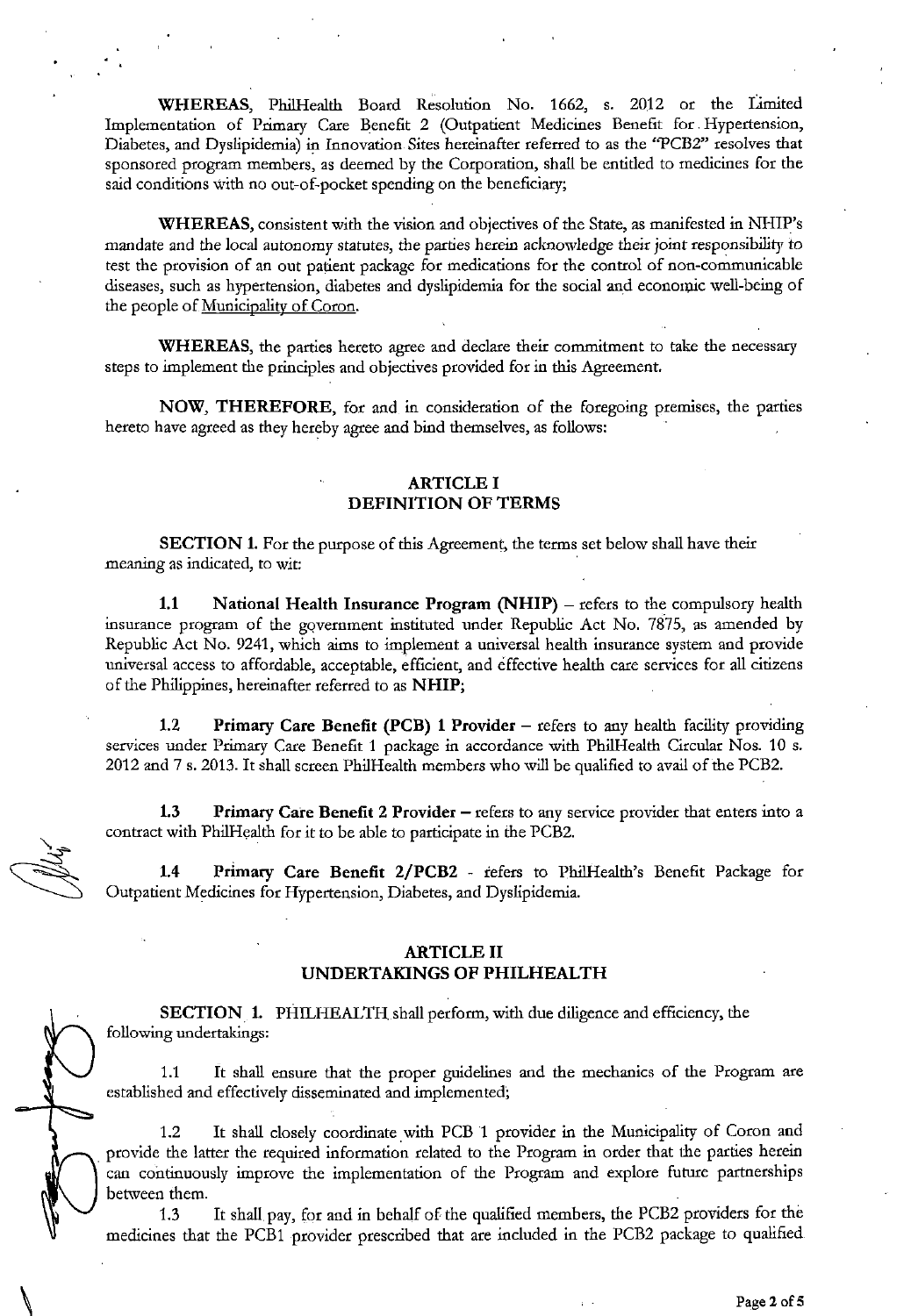members. It is understood that payment to PCB2 providers shall be made within the period that shall be agreed upon by the parties herein.

1.4 It shall assist in the conduct of public information campaign as .provided for in Article 3, Section 1, Sub-section 1.3 of this Agreement.

1.5 It shall facilitate the accreditation/ engagement of public health institutions and facilities under the jurisdiction of the LGU herein represented, in accordance with the accreditation standards set forth in RA 7875 as amended by RA 9241 and its Revised Implementing Rules and Regulations;

1.6 It shall ensure prompt disbursement of funds for the payment of approved claims under the Primary Care Benefit 2 filed by the PCB2 providers. *Provided,* however, that it shall be liable to pay only up to the prescribed limit of benefits;

1.7 · It shall monitor the implementation of the PCB2 package, consistent with the objectives of the NHIP, in coordination with the LGU/s herein represented; and provide the LGU herein represented, the appropriate monitoring reports, as may be needed and requested;

1.8 Provide technical and other support services for the implementation and administration of the PCB 2 Package.

### **Article III UNDERTAKINGS OF THE CITY/ MUNICIPALITY**

**SECTION 1.** The City/ Municipality shall perform, with due diligence and efficiency, the following undertaking:

1.1 It shall oversee and supervise the implementation of the package through its RHUs/ Health Centers/health facility;

1.2 It shall acknowledge that concerned medical practitioners of the PCB1 Providers are solely responsible for the medical advise which said practitioners may give to PhilHealth members or their beneficiaries.

1.3 It shall assist in the conduct of public information campaign aimed at appraising its constituents on the policies, rules and regulation relative to program benefits, avaihnent procedures, and their corresponding rights and obligations under the same;

1.4 It shall ensure continued delivery of the services to the PCB2 beneficiaries;

1.5 It shall submit to the PhilHealth or its instrumentalities such reports as may be required for the purpose of monitoring/ evaluation, research and program development;

1.6 It shall continuously strive for the expansion of program coverage within its jurisdiction.

1.7 It shall monitor and evaluate the implementation of the Program

 $\setminus$ 

### **ARTICLE IV MISCELLANEOUS PROVISIONS**

**SECTION 1.** The Parties shall conform to the general rules and regulations set forth in this Agreement and in all related existing policies and regulations.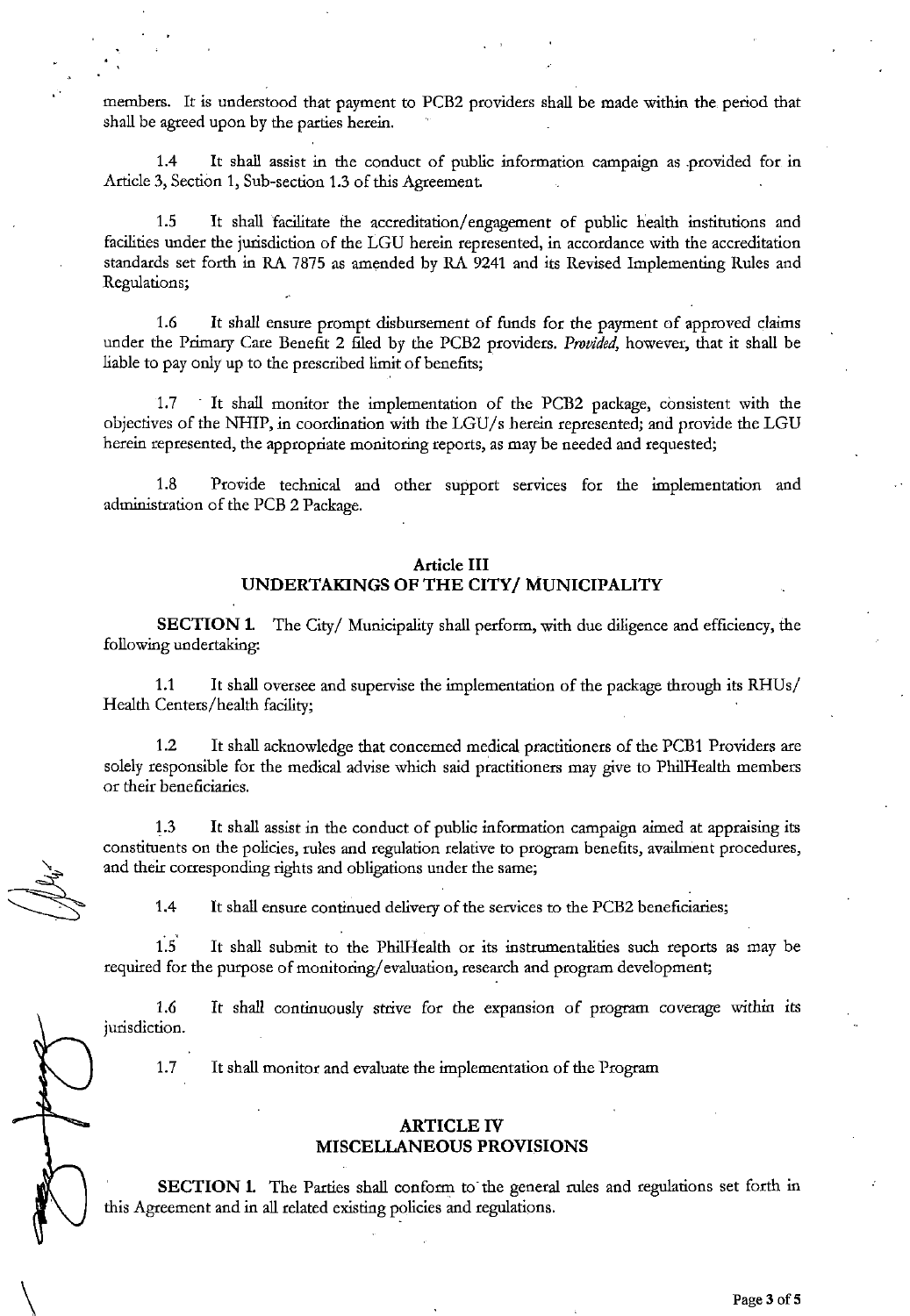**SECTION** 2. All information shared between the parties hereto shall be highly confidential and should not be shared to any individual or entity, juridical or natural, without the express and written consent of the other party.

**SECTION 3.** Disbursement of the funds for PCB2 shall be in accordance with the procedures set forth by the Corporation, pursuant to government accounting and auditing rules and regulations.

### **ARTICLEV**

### **WARRANTIES AND REPRESENTATIONS**

**SECTION 1.** Each party warrants and represents to the other that:

1.1 Its representative is authorized to sign this Agreement and to bind the entity he represents.

1.2 All approvals necessary to negotiate, conclude, and perform this Agreement have been obtained and that this Agreement is a binding covenant upon him/it.

. 1.3 He/it is legally capacitated to contract this agreement and to perform his/its obligations under this Agreement, and that he/it is under no legal disability to contract or perform this Agreement.

### **ARTICLE VI REVISION OR AMENDMENT**

**SECTION 1.** Any amendments, modifications or revision of this Agreement shall be subject to the mutual agreement of the Parties in writing.

### **ARTICLE VII EFFECTIVITY**

**SECTION 1.** This Agreement takes effect upon signing hereof and shall remain valid for until December 31, 2013 and shall not be renewed automatically. However, should the Parties be interested in extending this Agreement beyond December 31, 2013, either party shall inform the other within two (2) months prior to the expiration of this Agreement to allow for potential negotiation of a new agreement.

 $\begin{pmatrix} 1 & 1 \\ 1 & 1 \end{pmatrix}$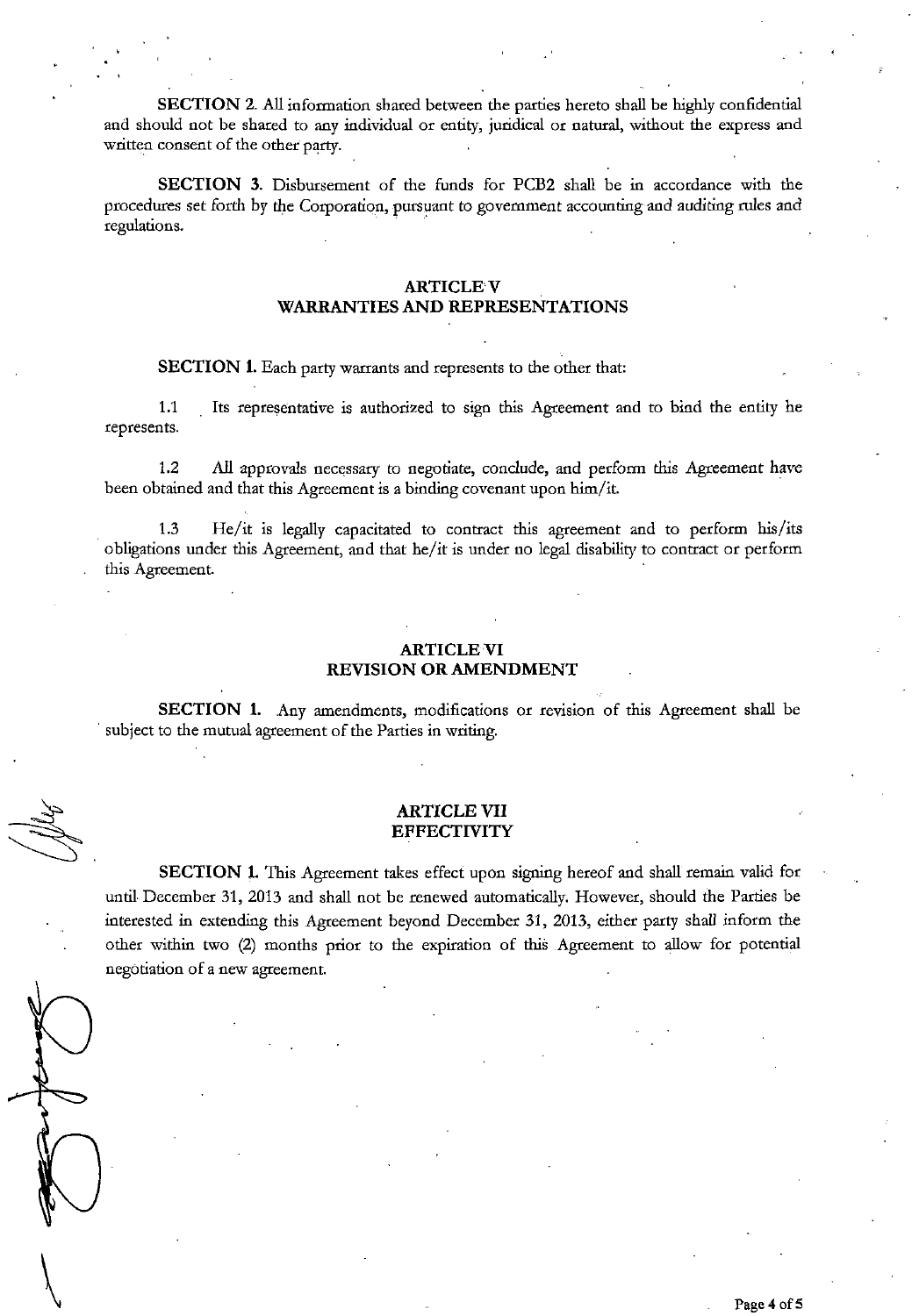### **ARTICLE VIII**

### **TERMINATION OF THIS AGREEMENT**

**SECTION 1.** This Agreement takes effect upon signing hereof and shall remain valid for until December 31,  $201^4$  and shall not be renewed automatically. However, should the Parties be interested in extending this Agreement beyond the stated date, either party shall inform the other within two (2) months prior to the expiration of this Agreement to allow for potential negotiation of a new agreement.

**IN WITNESS WHEREOF,** the parties have hereto set their hands this \_\_\_\_\_ day of  $, 2014, at \_\_\_\_\_\_\_\_$ . Philippines.

 $By:$ 

HON. CI

### **PHILIPPINE HEALTH INSURANCE CORPORATION**

**MUNICIPAL GOVERNMENT CO RON** 

AL MAYOR

J-REYE

By:

 $\subset$ **MR. PAOLO JOHANN C. PEREZ** 

Regional Vice President, PhRO IVB

SIGNED IN THE PRESENCE  $DF:$ 

ALAN R. GUINTAPAN, MD MUNICIPAL HEALTH OFFICER

MUNICIP

**MARIAJOSEFINE A. GOOL,MD**  MEDICAL OFFICER VII,HCDMD . CHIEF

ACKNOWLEDGEMENT

.Republic of the Philippines) \_\_\_\_\_\_\_ ) s.s.

BEFORE ME, a Notary Public, for and in the above jurisdiction on this \_\_\_\_\_\_\_\_\_ day of \_\_\_\_\_\_\_ , 2014, at Philippines personally appeared:

Name CTC Number Date/Place Issued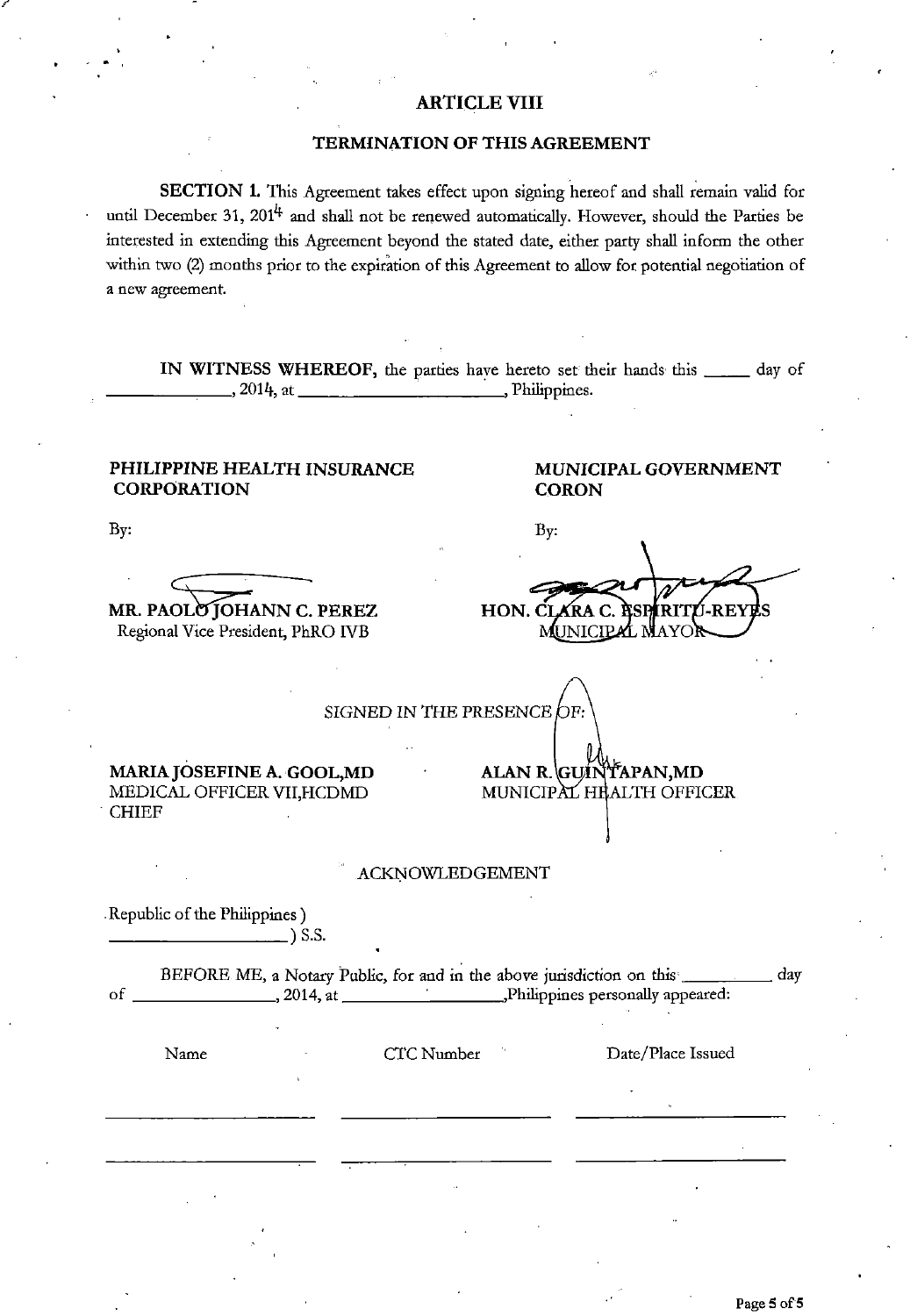

1224

rny Jacques

124.34

WHO/ISH risk prediction chart for WPR B. 10-year risk of fatal or non-fatal cardiovascular event by gender, age, systolic blood pressure, smoking status and presence or absence of diabetes mellitus.



### Risk levels

40

**ILENS** 

不安 法票

~

 $\frac{1}{2}$ .

Organization

The colour of the cell indicates the 10-year risk of combined myocardial infarction and stroke risk (fatal and non-fatal) as shown below

أشق هندي

新闻条件

10-year combined myocardial infarction and stroke risk (fatal and non-fatal)

**ALCOHOL: AND** 

移動 キャイ

**All Seconds** 



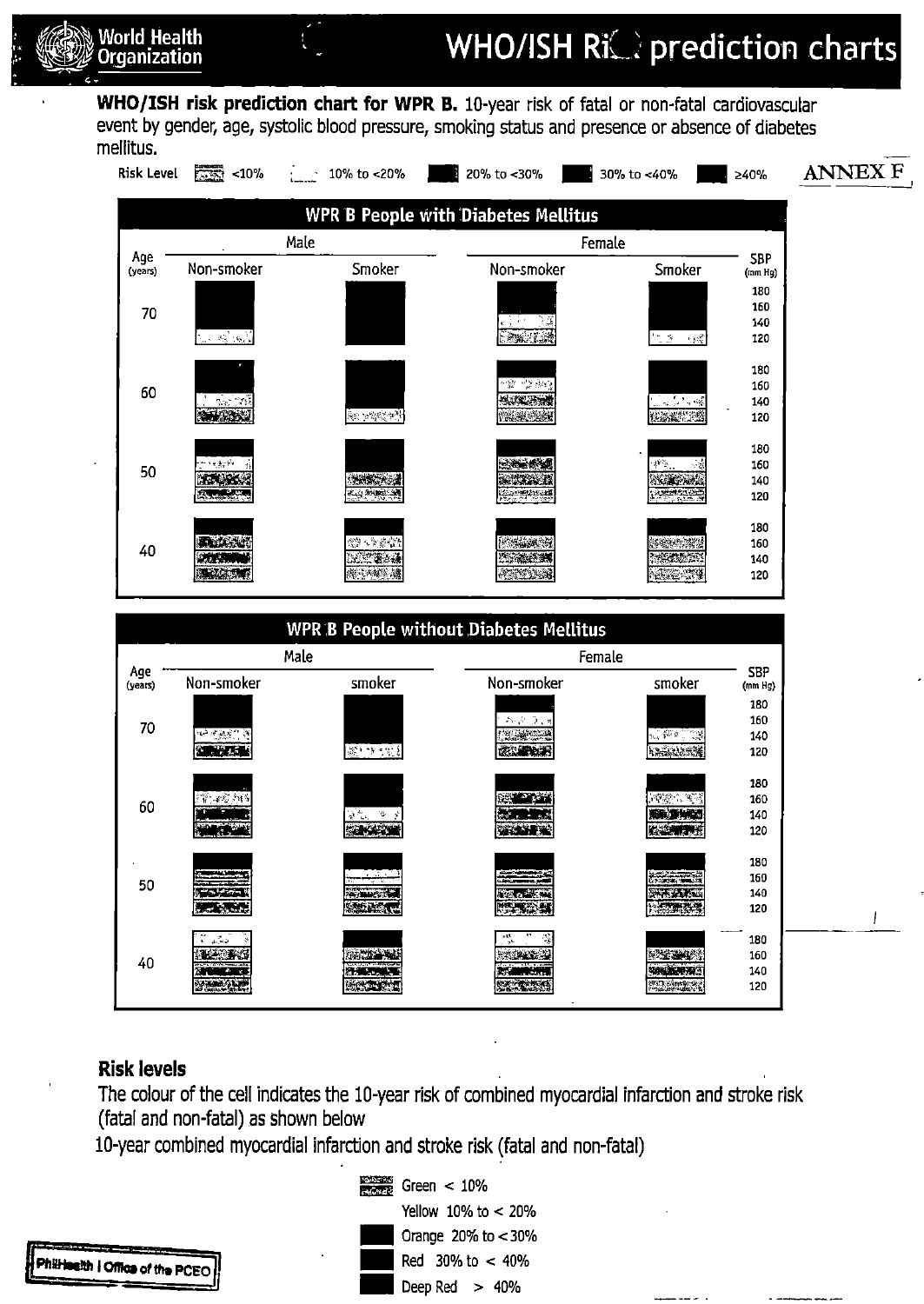## World Health  $\overline{N}$  **MHO/ISH RiC** are prediction charts

WHO/ISH risk prediction chart for WPR B. 10-year risk of fatal or non-fatal cardiovascular event by gender, age, systolic blood pressure, total blood cholesterol, smoking status and presence or absence of diabetes mellitus.



### Instructions on how to use WHO/ISH (World Health Organization/ International Society of Hypertension) risk prediction charts

- **Step 1** Select the appropriate chart depending on the presence or absence of diabetes.
- **Step 2** Select male or female tables.
- Step 3 Select smoker or non smoker boxes.
- Step 4 Select age group box (if age is 50-59 years select 50, if 60-69 years select 60 etc.)
- Step 5 Within this box find the nearest cell where the individuals systolic blood pressure (mm Hg) and total blood cholesterol level (mmol/1) cross. The colour of this cell determines the 10-year cardiovascular risk.

The charts provide approximate estimates of cardiovascular disease (CVD) risk In people who do not have established coronary heart disease, stroke or other atherosclerotic disease. They are useful as tools to help identify those at high cardiovascular risk, and to motivate patients, particularly to change behaviour and, when appropriate, to take antihypertensive, lipid-lowering drugs and aspirin.

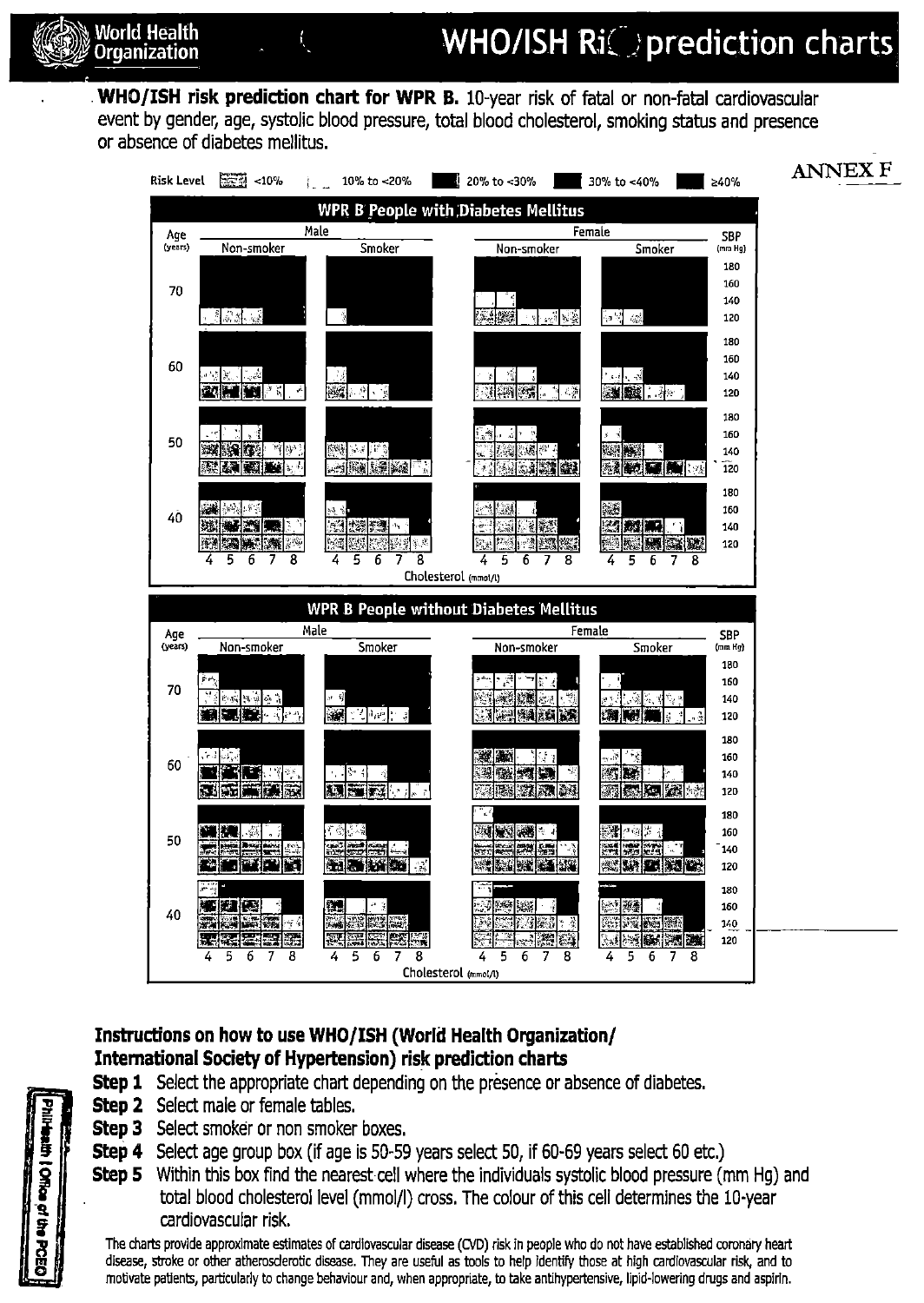### **ANNEX G- PAHAYAG NG PAGSANG-AYON NG PASYENTE**

### PAHAYAG NG PAGSANG-AYON NG PASYENTE

Mga Binibini at mga Ginoo:

Sa pamamagitan ng liham na ito ay ipinapahayag ko ang aking pakikiisa sa National Health Insurance Program. Dahil dito ay titiyakin ko ang mga sumusunod:

- I. Na kusang loob akong sumasang-ayon na masuri sa pamamagitan ng *World Health Organization 2010 Package of Essential Non-communicable Disease Interventions for Primary Health Care in Low-Resource Settings o PEN;*
- 2. Na kung sakaling ako ay maging karapat-dapat batay sa mga pamantayan ng Phi!Health ay makakamtan ko ang PCB2 Package alinsunod sa mga alituntuning nakasaad sa PhilHealth Circular No. \_\_\_,s.2014 at sa iba pang mga patakaran at alintuntuning ipinapatupad ng Phi!Health;
- 3. Na ako ay mahigpit na susunod sa lahat ng ipag-uutos ng duktor lalo nasa pag-inom ng gamot at iba pa niyang tagubilin;
- 4. Na hindi ko ibibigay sa iba ang mga gamot na nasa compliance pack/s na ipinagkaloob sa akin;
- 5. Nasa anumang paraan ay hindi ko hahatiin ang pag-inom ng mga gamot, sang-ayon na rin sa itinagubilin ng duktor;
- 6. Na hindi ko ipagbibili sa ibang tao o institusyon ang mga gamot na ipinagkaloob sa akin;
- 7. Na regular kong susubaybayan at itatala ang presyon ng aking dugo o blood pressure;
- 8. Na ang pagtigil o pagtatapos ng aking pribilehiyo sa PCB2 Package ay alinsunod sa mga tuntuning isinasaad sa Circular No. \_, s.2014 at sa iba pang patakaran at alituntuning ipinapatupad ng Phi!Health;
- 9. Na anumang paglabag ko sa mga alituntuning nakasaad dito ay sapat na batayan para bawiin at matigil ang aking pribilehiyo sa PCB2 Package, bukod pa sa iba pang kaparusahang maaaring ipataw sa akin ng PhilHealth sang-ayon sa National Health Insurance Act of 2013 at Implementing Rules and Regulations nito, at iba pang kaugnay na batas.
- 10. Na ang Pahayag na ito ay magkakabisa sa sandaling ito ay aking malagdaan.

Pangalan at Lagda ng Phi!Health Member/ PCB2 eligible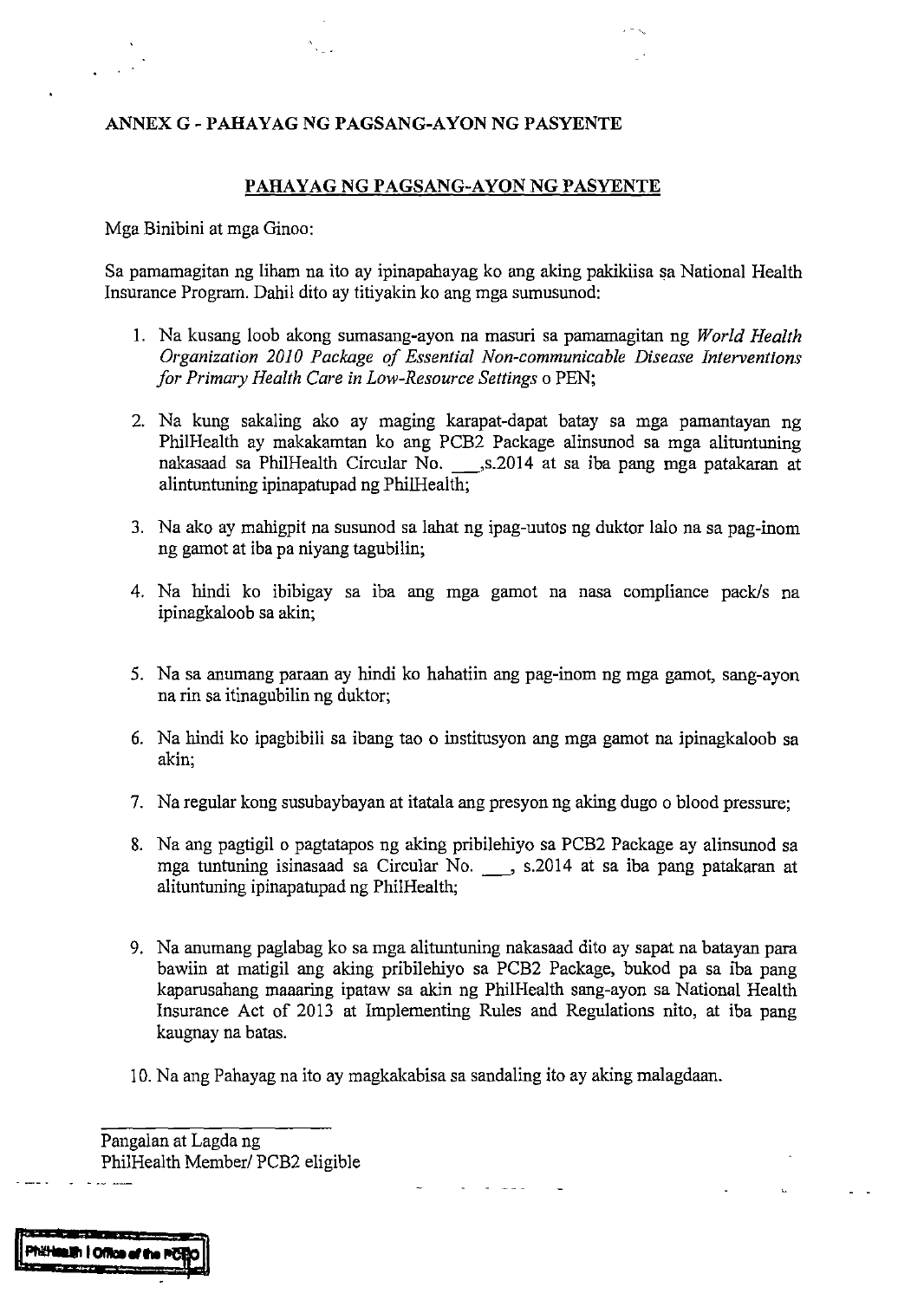



 $\overline{\phantom{a}}$ 

### **Loc,ation: Pateros**  RHU: Mayor Juan Sanchez Health Center

 $\ddot{\phantom{a}}$ 

| Patient No20131012 | Patient Name:   | Karen S Nina  |            |
|--------------------|-----------------|---------------|------------|
| Medicine Name      | <b>Quantity</b> | Unit Price    | Item Price |
| Glibenclamide 5 Mg | 30              | 1.44          | 43.20      |
| Amlodipine 10 Mg   | 60              | 4.75          | 285.00     |
|                    |                 | Sub-Total:    | 328.20     |
| Patient No20131013 | Patient Name:   | Leo M. Sancho |            |
| Medicine Name      | Quantity        | Unit Price    | Item Price |
| Glibenclamide 5 Mg | 30              | 1.44          | 43.20      |
| Amlodipine 10 Mg   | 60              | 4.75          | 285.00     |
| Amlodipine 10 Mg   | 30              | 4.75          | 142.50     |
|                    |                 | Sub-Total.    | 470.70     |
|                    |                 | Total Amount: | Php 798.90 |

**The Commercial**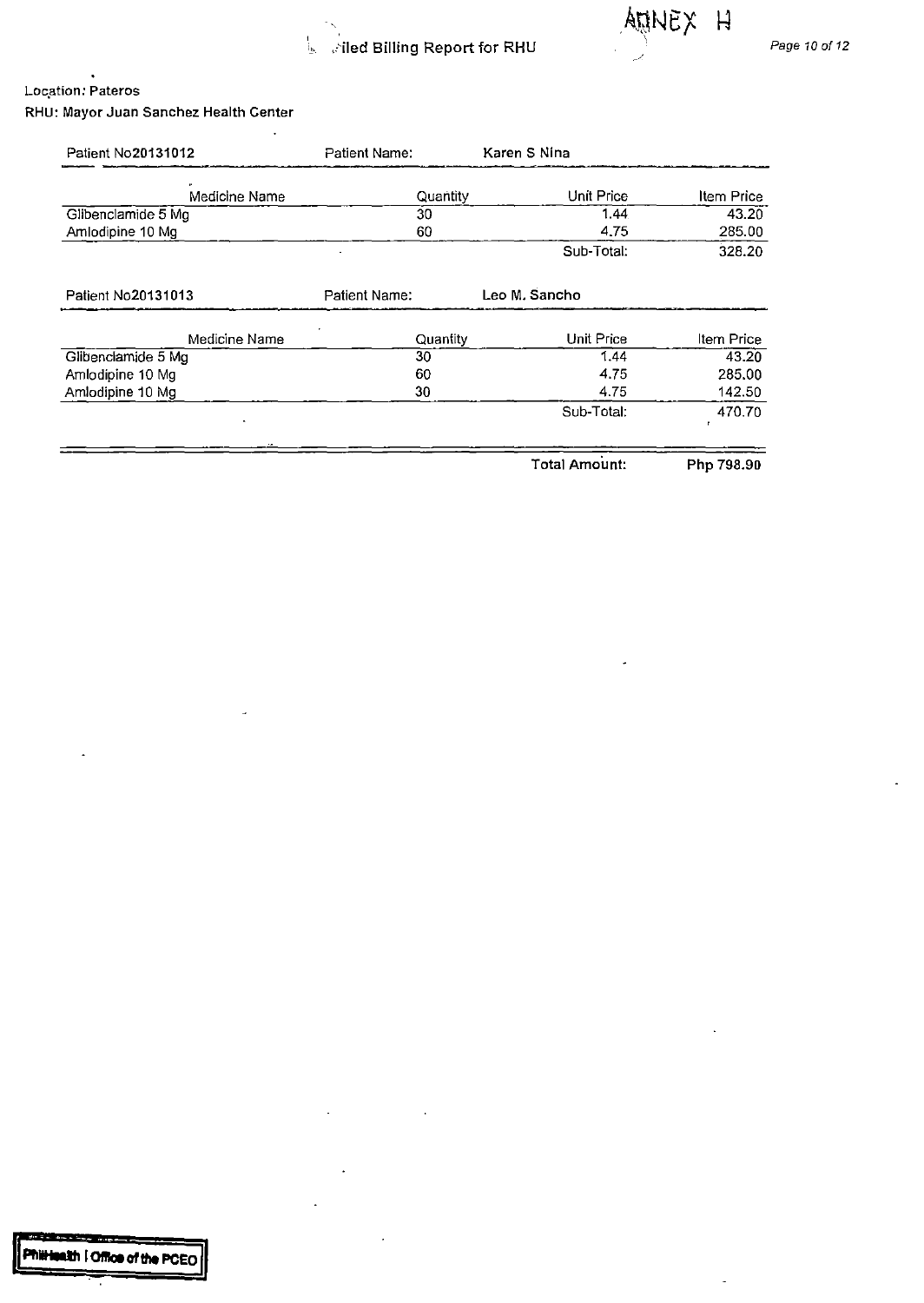$\mathcal{L}$ . 'o•'• 'nmary of Billing Report for RHU



\_,/

**Location: Pateros**  RHU: Mayor Juan Sanchez Health Center Billing Period: November 2013

| RX Id | <b>Patient Name</b>      | Patient No. | <b>Prescribed Date</b> | <b>Issued Date</b> | # Medicines | Amount |
|-------|--------------------------|-------------|------------------------|--------------------|-------------|--------|
|       | 4762891503 Karen S Nina  | 20131012    | 10-31-2013             | 01-08-2014         |             | 328.20 |
|       | 6025783419 Leo M. Sancho | 20131013    | 10-31-2013             | 01-08-2014         |             | 470.70 |

Total Amount: Php 798.90